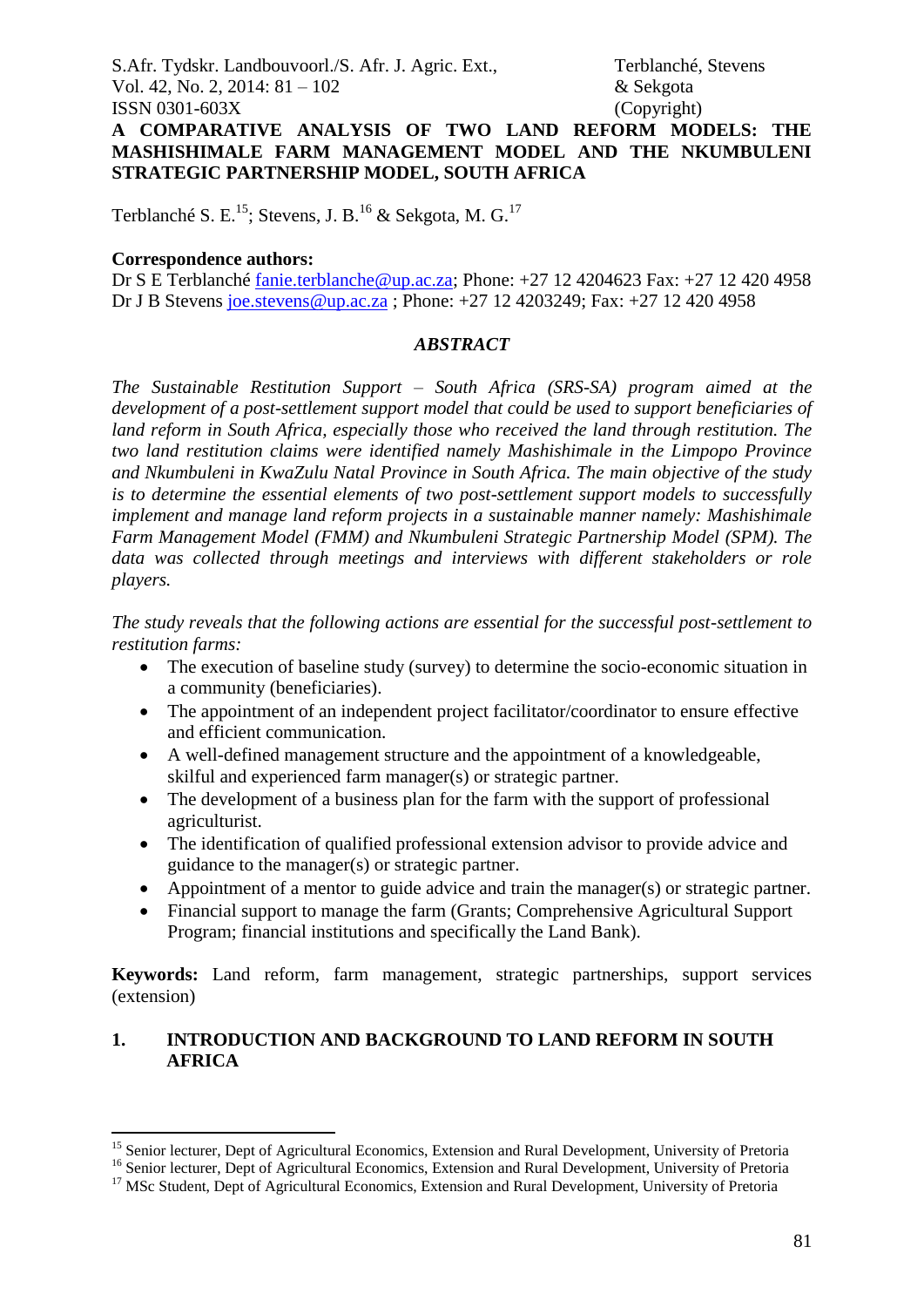Land reform is a process of transferring the land from one owner to another through certain legislation that governs the entire process. According to Oxford dictionary, the word "reform" means to make better by removal of imperfections, faults or errors (The Concise Oxford Dictionary, 1979). Land reform in South Africa is regarded as part of the Reconstruction and Development Programme (RDP) and as such it has a contributory factor towards the national reconciliation, growth and development in the country. The program commenced in 1994 immediately after the first and new democratic government came into power. Land reform in South Africa is a lawful process that is being guided by policies (Department of Land Affairs, 1997). The Land Reform Programme is structured around three pillars:

- Land Redistribution aims to create equality by providing black people with access to land for either productive or residential purposes;
- Land Restitution aims to return land to black South Africans who were forcibly removed from their land by the apartheid system; and
- Land Tenure aims to provide labour tenures with secure tenure (ownership or occupancy rights) of land (DLA, 1997).

According to Monama (2006), many farms that were used to contribute to critical food supply in the country and that have been transferred to land claim beneficiaries in Limpopo Province have collapsed due to a lack of a financial support from government, lack of farming knowledge and skills, and more worse, internal squabbles and fighting. According to Monama (2006), in some instances, land is bought but the farm machinery required for farming is excluded. The Department of Agriculture (Agriculture, Forestry and Fisheries) and Department of Land Affairs (Rural Development and Land Reform) realized that there was a need to establish a different program called Land and Agrarian Reform Project (LARP). Government came up with a new approach namely "Profit-sharing partnership", which was seen to improve the success of land reform programs. The new approach to land reform encourages the commercial farmers to establish partnership with the land reform beneficiaries in South Africa (Hofstatter, 2010).

In 2005 the Chief Land Claims Commissioner requested the Centre for Land Related Regional and Development of Law and Policy at the University of Pretoria, and the Centre for Property Studies in New Bruwnswick, Canada to develop an evidence based settlement and support strategy for land agrarian reform in South Africa to assist people regaining land rights through the restitution process. Two land restitution claims were identified namely Mashishimale in the Limpopo Province and Nkumbuleni in KwaZulu Natal Province in South Africa.

This paper draws data from two related case studies undertaken by the authors to determine the essential elements of two post-settlement support models to successfully implement and manage sustainable land reform projects: namely Mashishimale farm management model and Nkumbuleni strategic partnership model.

*The following specific objectives were set for the study:*

- To describe two different models with regard to land restitution; and
- To determine the factors that led to failures and/or successes in each model.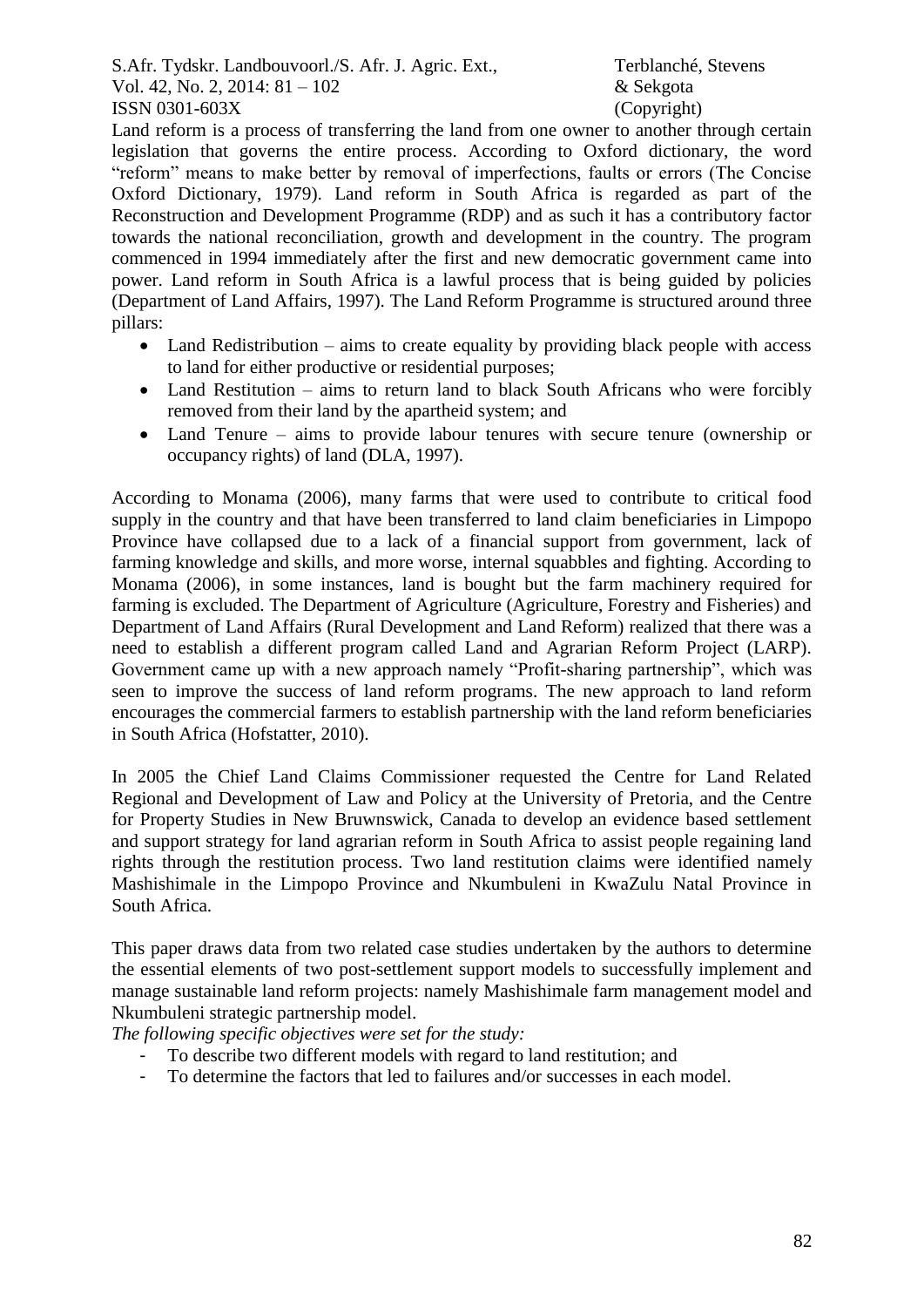# **2. LITERATURE REVIEW ON LAND REFORM WITH SPECIAL REFERENCE TO RESTITUTION CLAIMS AND AFTER CARE SUPPORT**

#### **2.1 Post-settlement support models for the South African situation**

Although there are several models of post-settlement support such as equity schemes and mentorship programs, this research study focused on the use of a Farm Management Model and a Strategic Partnership Model.

#### *Farm Management Model*

There are many definitions and descriptions of farm management, but they all focus on achieving the set objectives of a farming enterprise or business. "Farm management can be described as the rational decision-making to achieve the objectives of the particular farming enterprise" (van Reenen and Marais, 1992: 2). According to van Reenen and Marais (1992), a farm manager should concentrate on formulation of the farm business objectives and making decisions that will also help to achieve those objectives. "Farm Management can be regarded as the process whereby a farmer plans, organizes, coordinates and controls all the production factors of a farm business, namely land, labour and capital, in order to attain certain objectives such as maximum profit growth, sustainability and an improved standard of living" (Van Zyl, Kirsten, Coetzee & Blignaut, 1999: 3).

Some of the land claim communities find it important and necessary to employ knowledgeable and skilful farm managers to assist them to manage the farms on their behalf. However, it does not seem to be so much helpful. According to Zvomuya (2005), the farm was bought and handed over to the community but three years after transferring of land and rights the farm was none operational and none productive. The outsiders blame the community for letting the farm to fall into ruins while the community blamed the Trust for theft and mismanagement; on the other side the Trust is blaming the managers for being white and sabotaging government's effort and squandering the funds while the managers are blaming the chief for misusing the funds. Zvomuya (2005: 62) reported "Today, it's a ghost farm; its fields overgrown with khaki bush and deep erosion dongas disfiguring its once beautiful landscape".

#### *Strategic Partnership Model*

The Oxford dictionary (1979) defines *partner* as "person associated with others in business of which he shares risks and profits." This definition is giving a clearer background of most of the definitions that were given by different authors or writers. According to the Department of Land Affairs (1997: 39), "Private sector initiatives in land reform are partnerships between recipients of the settlement/Land Acquisition Grant and owners of private business, which broaden the base of land ownership, offer security of tenure and raise incomes of the grantees. Eweg (2006) suggest that a few important key elements should be considered for a successful partnership in farming business, which are also discussed by van Reenen *et al* (1995) as explained below:

- (i) The partnership agreement should be well defined and be in a written form;
- (ii) The contributions of each partner should be well defined and recorded for future reference; and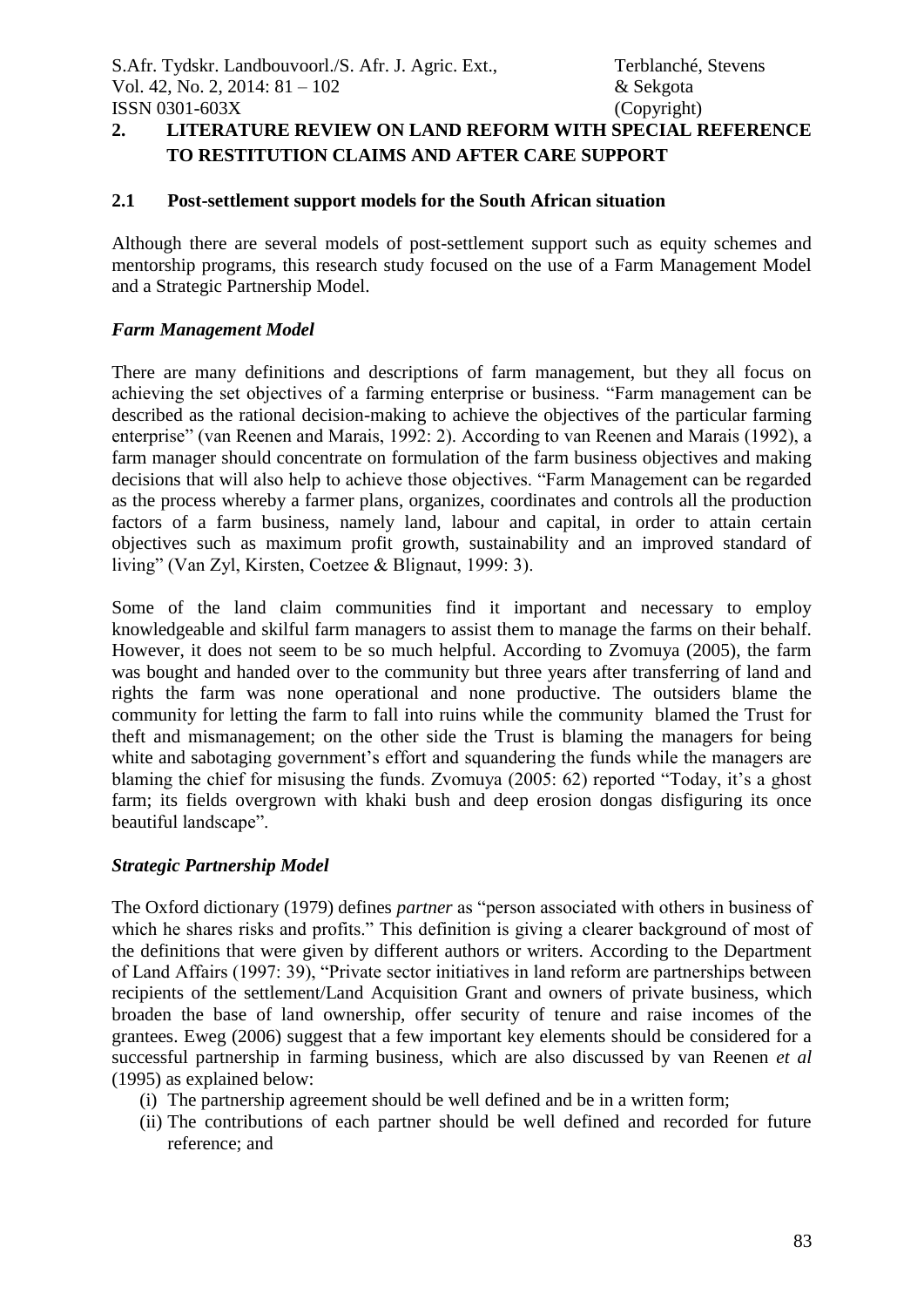(iii)The method of remuneration should be clearly defined to avoid confusions and argument when is time to share the profit made or loss incurred.

Several examples exist of relatively successful joint ventures between land owners whose lands/farms are under claims and beneficiaries:

- Raats (2008) reported about a Mr Spencer Drake who who decided to go for a partnership with the beneficiaries of Magoebaskloof farms. He shared his knowledge, skills and expertise with the beneficiaries. He was later joined by his neighbouring farmer, who trained and mentors the beneficiaries running their business on timber treatment.
- According to Hofstatter (2007) two farmers who sold their farms to the land reform beneficiaries of Marulaneng at Hoedspruit in Limpopo Province formed a joint venture with the beneficiaries. They were quoted by Hofstatter (2007) whereby stating: *"We wanted to sell some of our land to the government for this purpose, but without compromising on agricultural productivity."* They helped the community in identifying and registering the beneficiaries and the formation of the Communal Property Association (CPA). The partnership was established to last for a period of ten years, after which the CPA will buy them out and run the company as community property (Hofstatter, 2007).
- Phillips of Farmers Weekly (2010) reported that Ngcolosi Community at Kranskop in KwaZulu Natal has been given their land back through restitution in 2005 and decided to form the Ngcolosi Community Trust (NCT) to manage its properties. The NCT decided to form a farm management company, Ithuba Agriculture. The general manager of Ithuba Agriculture who is spearheading the development, improvement and production is suggesting the following tips that could bring about success on postsettlement of restitution farms:-
	- Partner with proven farming companies;
	- Employ experienced farm management team while developing the available staff through training and mentorship;
	- Maximise outputs through effective agricultural practices;
	- Make use of the experience of the successful land reform farms to set up a new farming ventures; and
	- Good record keeping and accounting practices could be used when applying for bridging finance.
- The Transvaal Suiker Beperk (TSB) Strategic Partnership Model

TSB is one of the biggest sugar-producing companies in South Africa. It is situated on the east of Malelane town in the Nkomazi District of Mpumalanga Province. Some of its farms (notably sugar cane farms) were part of the biggest restitution claims of Tenbosch in Mpumalanga Province. The Siphumulele Community (formed Siphumelele Tenbosch Trust) and the Ingwenyama Community (formed Ingwenyama Simhulu Trust) are two of the communities that have benefited from the Tenbosch restitution. They realized that they lack proper knowledge and skills on the management of sugarcane farming. With this in mind they entered into a partnership agreement with TSB through their respective Trusts. TSB entered into a partnership with the Trusts through its Agricultural services company known as Shubombo Agricultural Services (Chiyoka, 2009). The partnership agreement was clearly defined whereby each partner's contribution was clearly stipulated.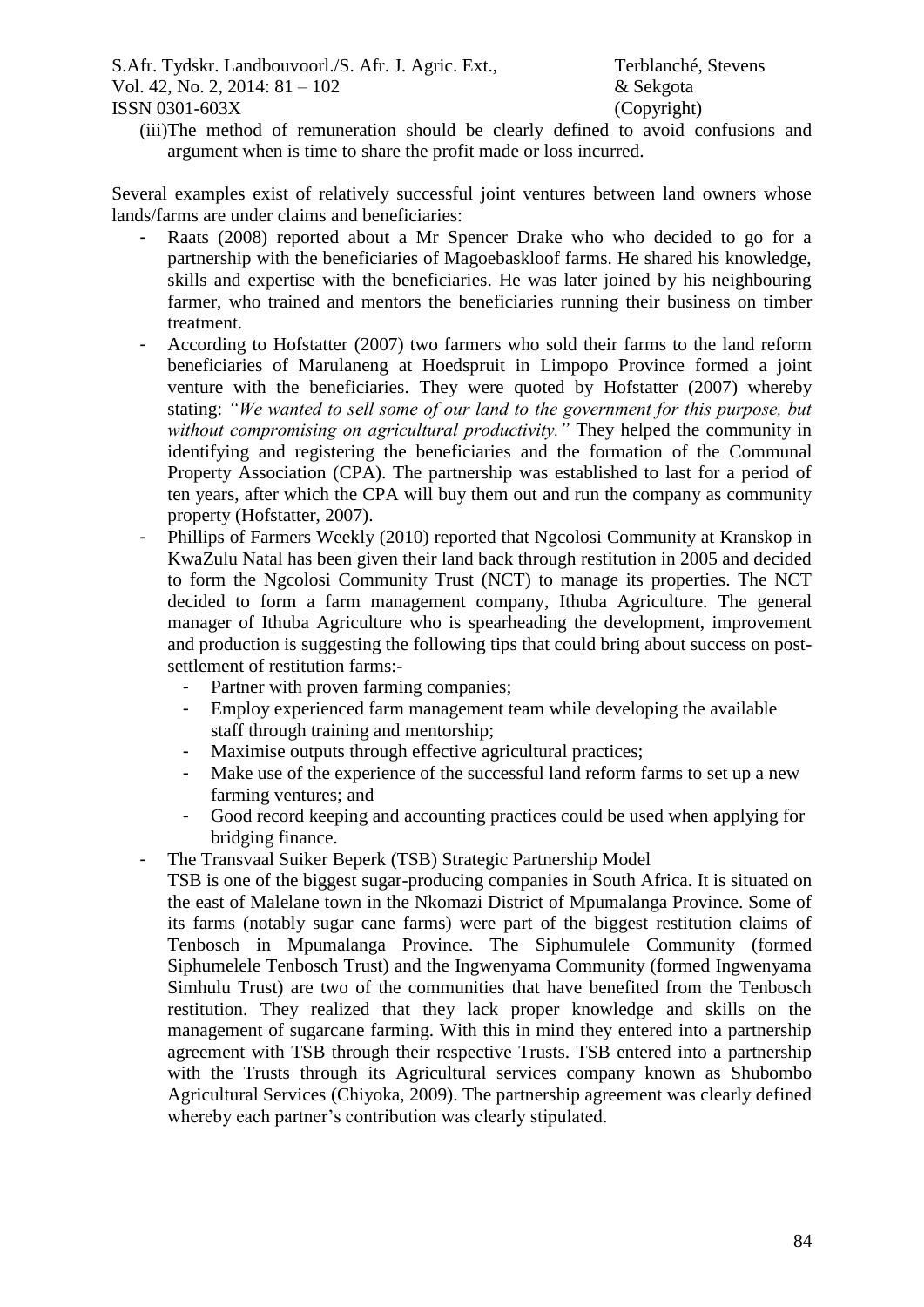### **3. METHODOLOGY**

According to the introductory discussion it is clear that a large number of land reform projects have failed in South Africa because of poor governance structures and with little or no post-settlement support or after care services to the beneficiaries. The following contributory factors have been identified and outlined by Kressirer and Ngomane (2006) in post land reform areas of Mpumalanga and Limpopo Provinces namely:-

- Limited technical farming expertise;
- Poor physical infrastructure;
- Poor access to finance:
- Limited farm management expertise; and
- Poor organizational arrangements and leadership skills

In 2005 the Chief Land Claims Commissioner requested the Centre for Land Related Regional and Development of Law and Policy at the University of Pretoria, and the Centre for Property Studies in New Bruwnswick, Canada to develop an evidence based settlement and support strategy for land agrarian reform in South Africa to assist people regaining land rights through the restitution process. Two land restitution claims were identified namely Mashishimale in the Limpopo Province and Nkumbuleni in KwaZulu Natal Province in South Africa.

This paper draws data from two related case studies undertaken by the authors to determine the essential elements of two post-settlement support models to successfully implement and manage sustainable land reform projects: namely Mashishimale farm management model and Nkumbuleni strategic partnership model.

A semi structured questionnaire was used to collect data at the several meetings held with the representatives of the Community Property Association; Community Trust; Beneficiaries (community members); The Tribal Authorities (TA); Regional Land Claim Commission; Department of Land Affairs; Department of Agriculture (provincial level); Women Clubs; Consultants and other institutions of the Mashishimale and Nkumbuleni communities. A number of specific key questions were developed beforehand to ensure that relevant information was collected. This was followed by a focus group discussion held with the CPA and Trust members to understand the challenges being faced.

#### **4. CASE STUDY 1: THE MASHISHIMALE COMMUNITY PROPERTY ASSOCIATION (CPA) – THE FARM MANAGEMENT MODEL**

In 1999 the Mashishimale Community lodged a claim with the Limpopo Regional Land Claims Commission (RLCC) in Limpopo in compliance with section 11(1) and 2(1) of the Restitution of Land Rights Act of 1994 for 35 350 hectares of land. The claimant community was comprised of approximately 1 885 households who could trace their ancestry to the original inhabitants, plus 99 other households who had migrated into to area after the forced removals (SRS-SA, 2008). The owners of the farms were willing to sell 16 353 hectares back to the community, while the remaining 18 997 hectares are still in the process of being transferred. The 16 353.2 hectares of land were valued at a total of R148 620 000 (SRS-SA, 2008). The Community Property Association (CPA) was established in 2004.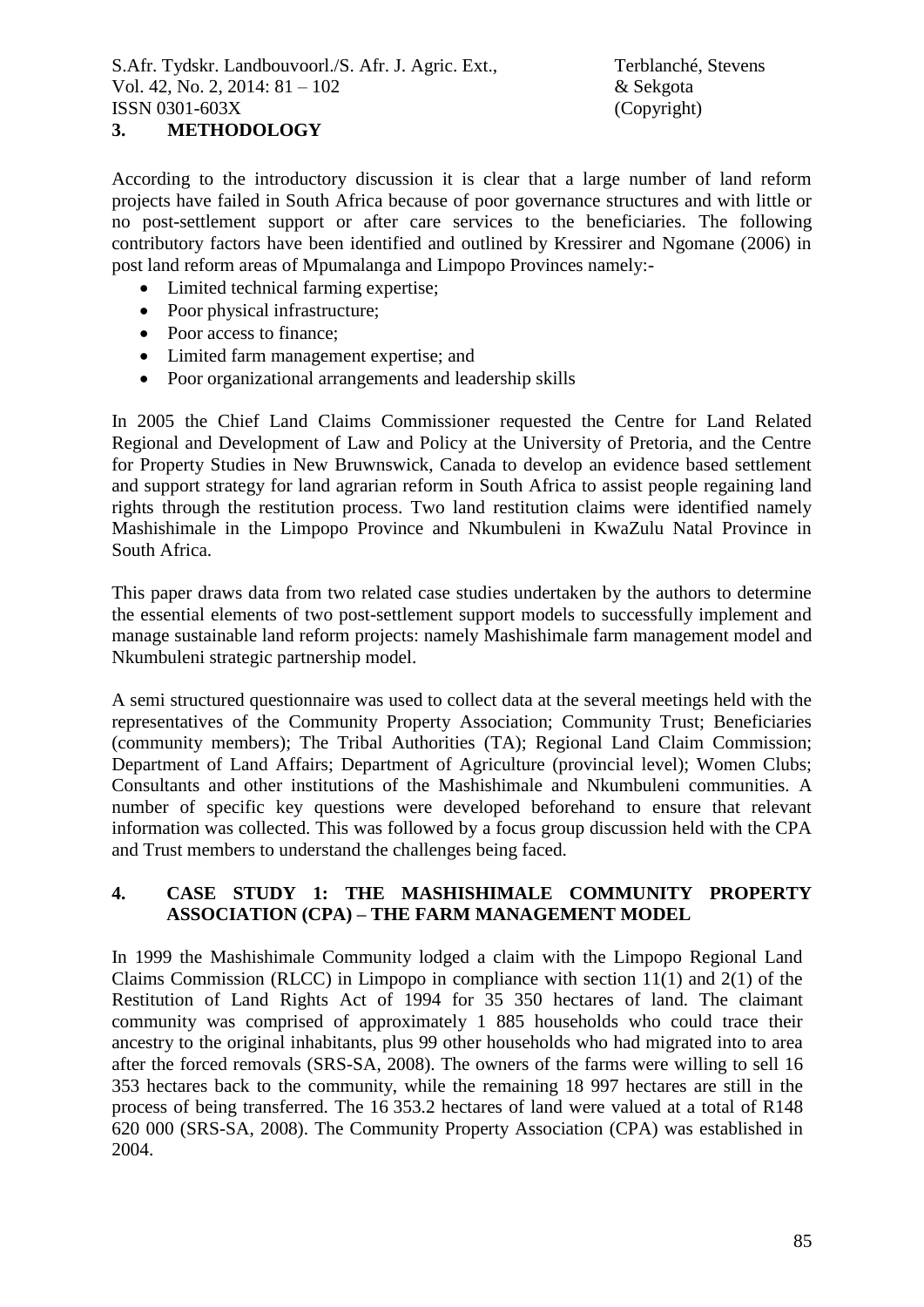### **4.1 Structure and responsibilities of Mashishimale CPA**

According to White Paper on South African Land Policy, a CPA could be defined as, "Legal body through which members of disadvantaged and poor communities may collectively acquire, hold and manage property in terms of a written constitution" (Department of Land Affairs, 1997: 51). The CPA must draw up the constitution which will help to provide good governance and management of the properties. The Mashishimale CPA structure comprises of the following positions:-

- Chairperson;
- Deputy Chairperson;
- Secretary;
- Deputy Secretary;
- Treasurer;
- Three (3) additional members;
- Two (2) Ex-officio members (TA member and the Chief).

# *Responsibilities of the Mashishimale CPA*

- Manage all the properties/ projects on behalf of the community and report progress and challenges;
- Manage the finance and prepare all the necessary reports;
- Continue with claiming of the remaining lands, still outstanding;
- Arrange and organise community and stakeholder meetings;
- Represent the community in all other meetings;
- $\bullet$  It is the decision making body:
- To create jobs;
- It serves as a link between the community and other stakeholders;
- Appointment of knowledgeable, skilful and experienced CEO and farm managers; and
- Establish a Finance Committee and two (2) steering committees.

## *The perceived success of the Mashishimale CPA*

- The salvaging of the falling citrus farm by appointing a knowledgeable farm manager.
- Appointed a skilful manager to revive the Game Ranch;
- Apply successfully for a production loan from an Exporters Association:
- Communication channels and cooperation with the community is smooth and there is trust among all role players; and
- Working relationship with the TA, RLCC and community is a success.

# *Challenges and problems identified/ experienced after settlement*

- The former land owner moved out of the farm without notice, the commissioner was informed but did not react. The farm was three (3) months without maintenance;
- There were no fertilizer, pesticides, pumps were not working, and irrigation could not take place.
- No funds to pay farm workers their monthly salaries:
- The community cattle owners (farmers) wanted land for grazing and herbalists wanted permission to enter the farm to collect medicinal plants for their medicines;
- The post settlement payment was delayed and as such affecting the operational program and payment of farm workers; and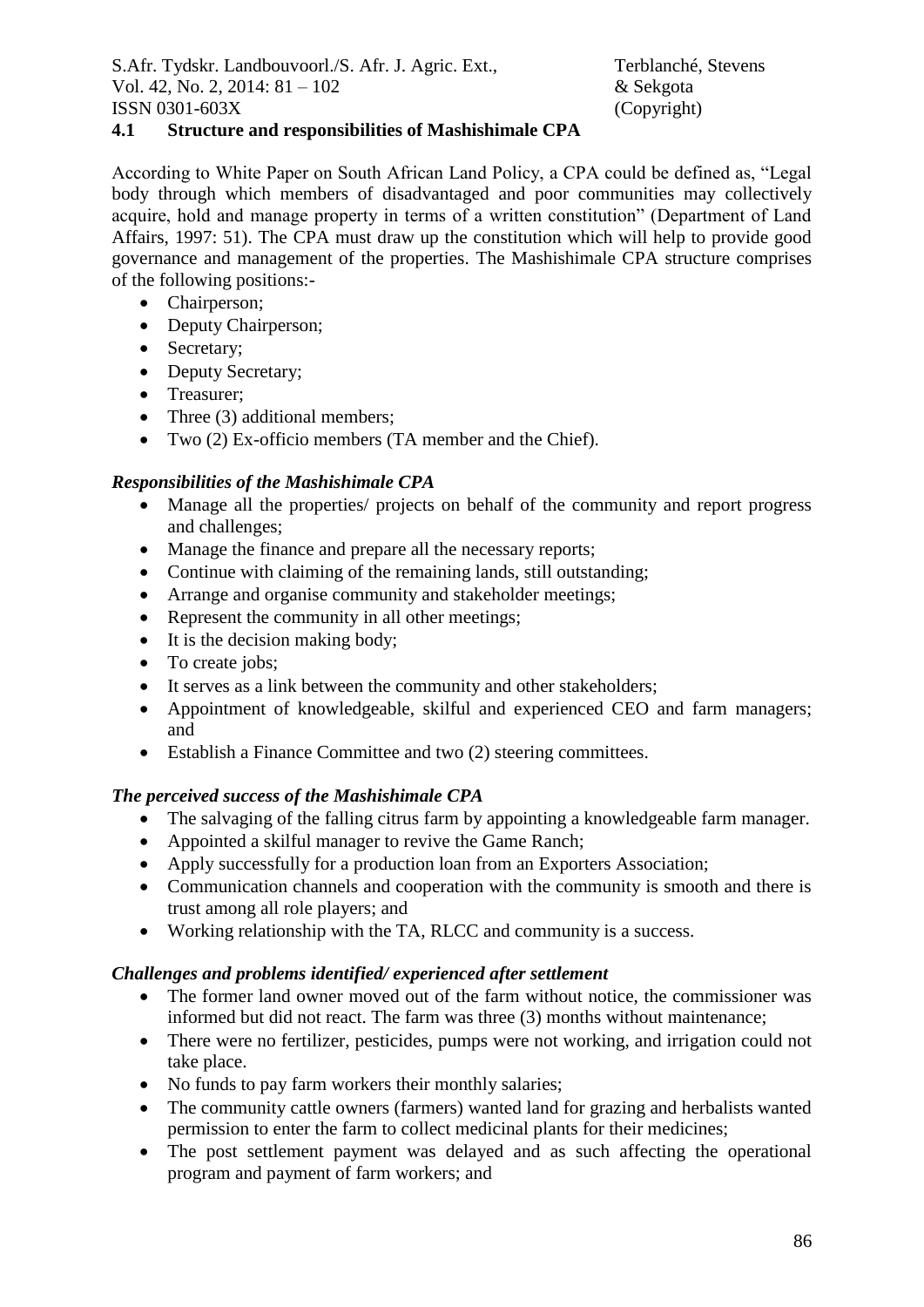• CPA members did not receive any training on farm management.

#### *Financial management and support*

- There is a Steering Committee responsible for the finances and to report to the CPA;
- The CEO keeps all financial records ( purchases and payments), however there is no actual financial system in place; and
- The CPA is not prepared to sign any documents and also to stand for any surety for financial loans. Due to frustration, the CEO and Game Ranch farm manager have stand for surety for the loans in their private capacity.
- Interim Business Plan
	- An interim business plan was developed with the assistance of the Project facilitator/coordinator and Agricultural specialists from University of Pretoria;
	- A knowledgeable and skilful farm manager was recruited to manage the citrus farm; and
	- Capital investment for Croc Ranch in order to operate effectively is estimated at R4 160 000.

## **4.2 Meeting with community stakeholders and structures (roles, needs and expectations)**

- *a) Meeting with the Tribal Authority (TA) Chief and the Council*
	- They helped to lodge the land claim;
	- The Chief help to transport committee members to meetings; and
	- Encouraging community and business people to make financial contributions in the community.
- *b) Meeting with business people (women)*
	- There is a group of people in the community that is going all the way out to make a living out of small businesses. However selling the same products within the community where they stay, competing against one another.
	- The women and men making handcrafts need urgent support for the establishment of a site at the entrance gate to the Kruger National Park.
	- They use social grants to buy materials and other products to either make handcrafts or to resell them to their fellow community members.
- *c) Meeting with community elders*
	- The community elders were crucial in the identification of the significant areas; and
	- They also help in the formation of the family trees.
- *d) Meeting with religious people*
	- It was noted that there was only one church member who attended the meeting. He indicated that it was very difficult to raise funds within the community which is already in the deep end of poverty.
- *e) Meeting with social clubs*
	- The social clubs include the Burial Societies; and
	- The social club, *Stokvel* society, wherein members of that society contribute R100.00 as a monthly subscription.
- *f) Meeting with traditional healers*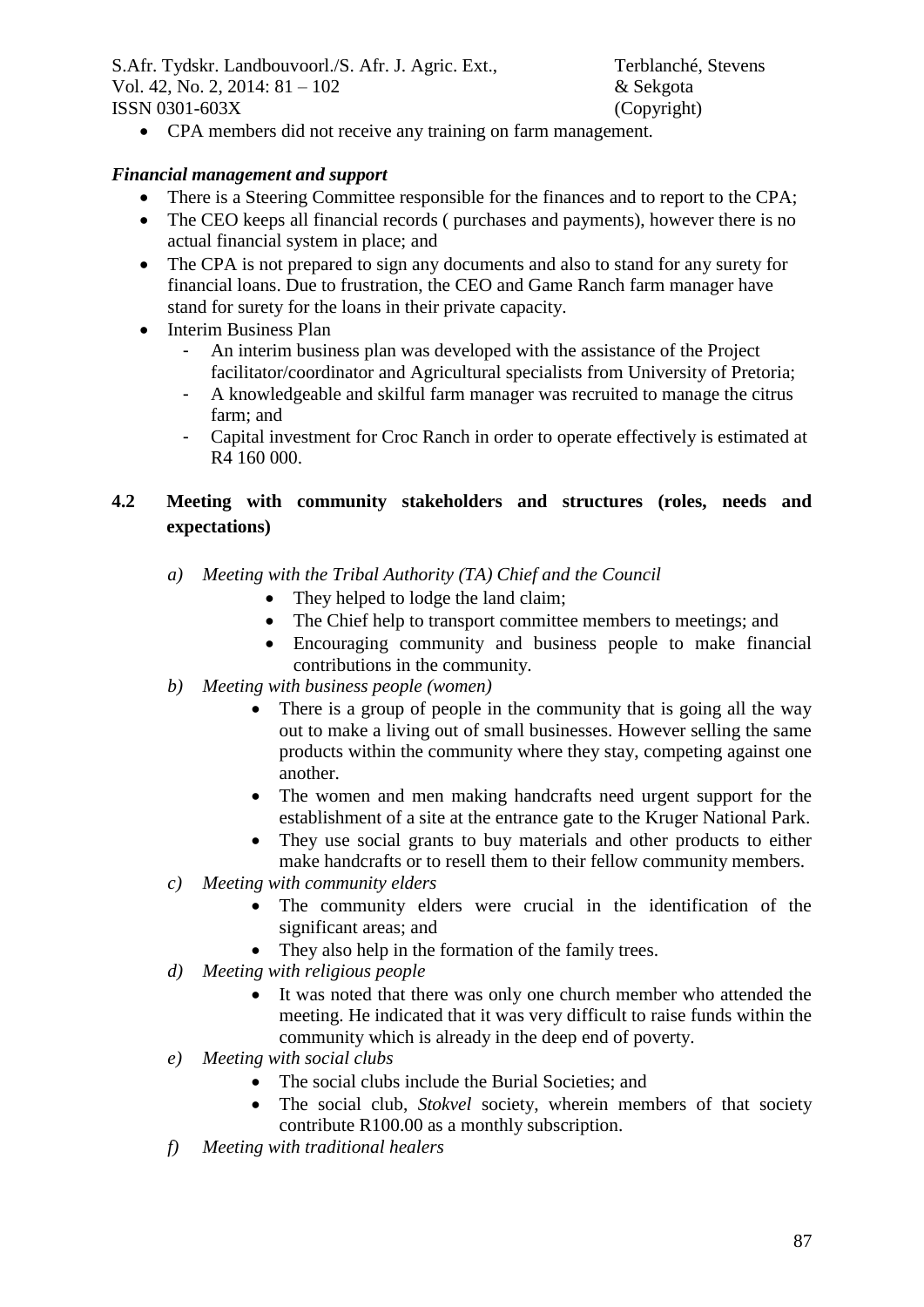- Traditional healers made it clear that they want access to the farms to collect medicinal plants (muti);
- They would like to perform rituals for their ancestors who were buried in those farms;
- They indicated that they can collect medicinal plants from certain areas but they experience transport problems;
- Medicines can only be prepared on an open wood fire and as such there is a need to have access to fire wood from the farms; and
- As a group they are interested to grow medicinal plants in a nursery.
- *g) Meeting with cattle owners*
	- They need the land for ploughing and plant crops and the need of land for grazing for their animals (cattle, goats, sheep, etc.); and
	- There is no grazing management system in place and there are no fences that could help them to control grazing of animals.

## **4.3 Meeting with project facilitator / coordinator**

SRS-SA appointed Womiwu Rural Development which in turn appointed an independent consultant as a project facilitator/coordinator to assist the CPA. The facilitaor was coordinating the project functions such as training (capacity building on governance, management and finance), building and maintaining good working relationship with the stakeholders.

- *i) Profile of the Project facilitator/Coordinator*
	- Agriculturally educated with farming experience.
	- A person with trainer/mentor knowledge and experience.
	- An experienced person with skills to work with people.

## *ii) Specific role and functions*

The Project Facilitator/Coordinator became part of the project by being an independent person to make a difference, render support to the project and make it successful and to coordinate all the SRS-SA activities.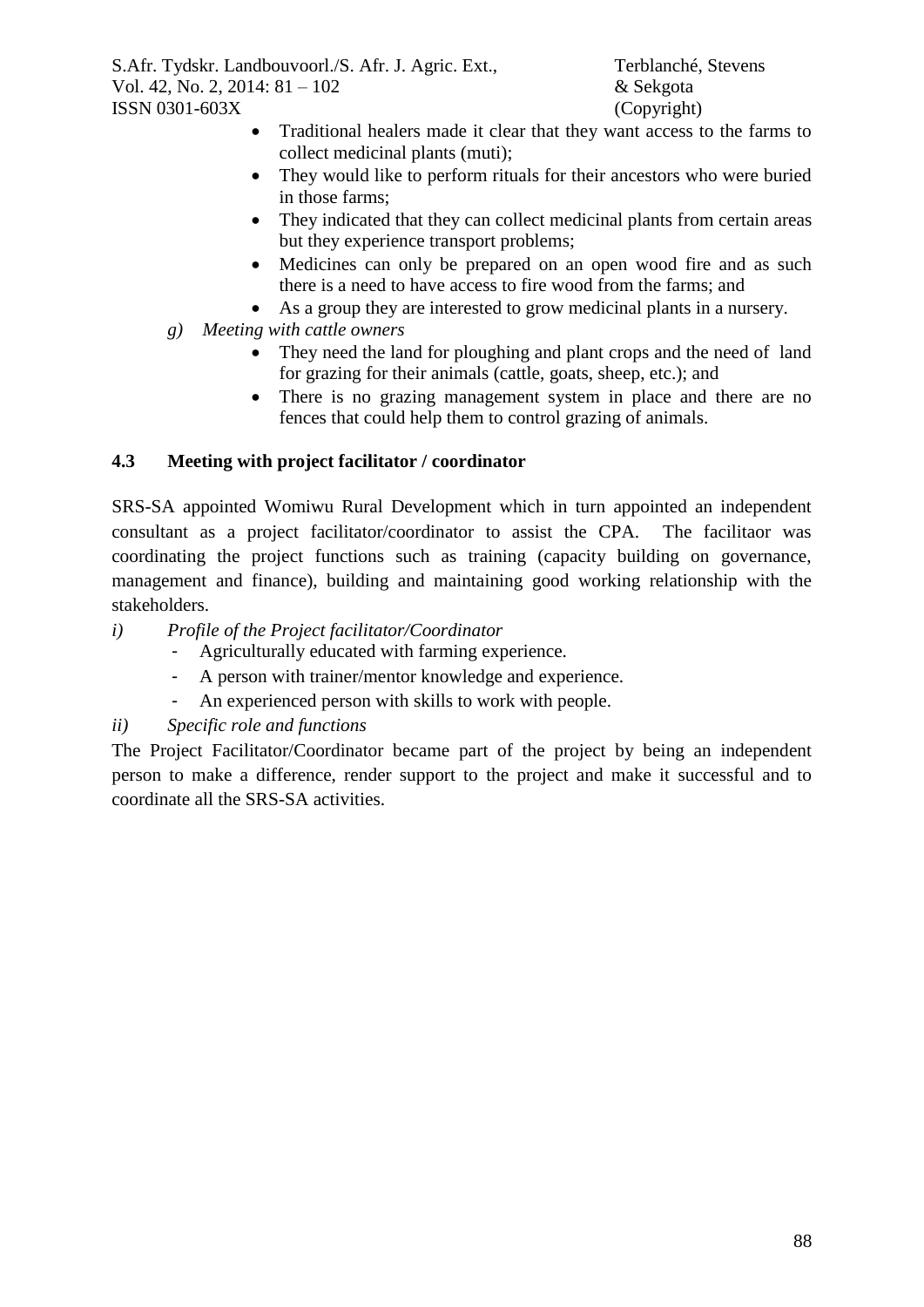# **BOX 1: FUNCTIONS OF A PROJECT FACILITATOR / COORDINATOR:**

- Assist in information gathering for the long term community strategic plan;
- Assist in information dissemination within the community as determined by the provincial coordinator concerned in consultation with the relevant Land Claim Committee;
- Compile an inventory of current and past plans and documents that had been developed for economic development activities for the relevant communities;
- Draft a monthly work plan (objectives, activities, deliverables and time frames);
- Liaise with local structures;
- Engage with structures on issues of concern with the community;
- Engage with claimants who were awaiting restoration of their land rights;
- Identify and compiled database of various community projects and individual businesses;
- Conduct and compile a community skills audit and database;
- Assist the community members in developing and applying for grants for the projects;
- Work with other community coordinators to determine the needs of the community with regard to the land the community received or would receive through the restitution;
- Work with other community coordinators to draft a detailed community profile;
- Assist in drafting and developing a proposed land development plan;
- Facilitate capacity building and training workshops for the beneficiaries; and
- Monitor and evaluate the progress made through the duration of the programme as well as at the closing phase of the programme.

#### *iii) Observations made by the Project Facilitator/Coordinator*

- The community is aware of what is happening on the farm;
- The community identified other needs that need to be addressed;
- The role of the Chief in the CPA should not be underestimated;
- The RLCC did not really do what was expected and promised to the community through the CPA, always giving excuses; and
- The financial challenges of the CPA were not addressed.

#### *iv) Lessons learnt by the Project Facilitator/Coordinator*

- The RLCC made promises and create expectations that seldom fulfil;
- Community members have divergent views and perspectives on land use which must be catered for accordingly;
- The aims and objectives of each project must be communicated properly to the community;
- There is no feedback from government officials or structures to the broader communities;
- Not all the deliverables are attainable (need to be more flexible);
- The FMM is replicable; it could be used at other places; and
- The beneficiaries have insufficient funds, or no funds and expertise to manage the farm effectively and efficiently.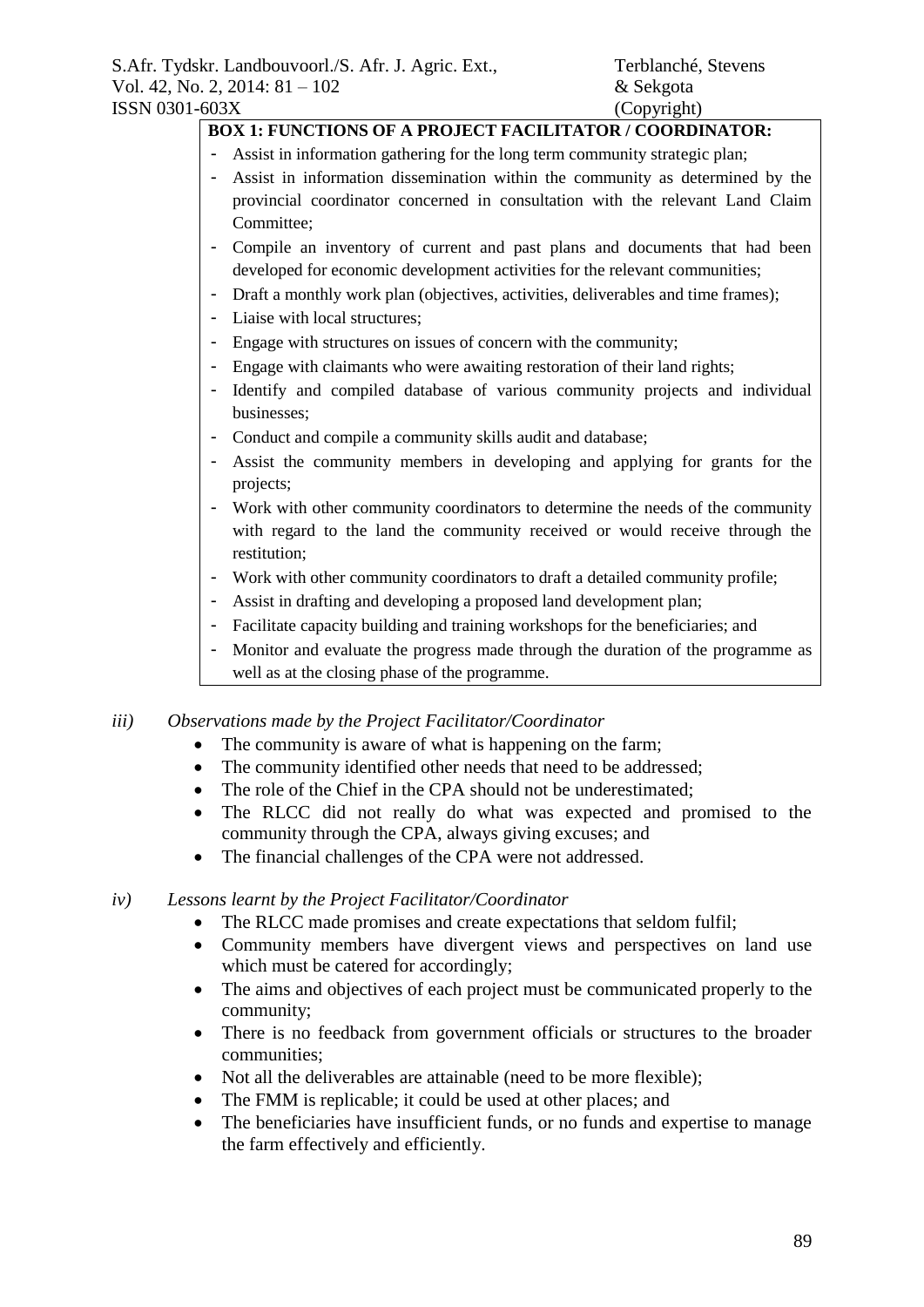## **4.4 Meeting with executive of farm**

- a. Chief Executive Officer (CEO)
	- *i) Management responsibilities*
		- The CEO is the senior manager of the entire Mashishimale farm business. All managers of different sections report to him;
		- He is responsible for ensuring good financial management, keep all purchasing, payments and other financial transaction records.
		- The management of the farm business meet regularly with the Steering Committee (Finance) of the CPA;
	- *ii) Identified problem areas*
		- No job description as CEO, making it difficult to execute functions properly;
		- No specific meeting schedule or plan with his managers (ad hoc);
		- No actual financial system in place; and
		- CPA is not prepared to sign documents and stand surety for financial loans.
	- *iii) Recommendations by the CEO*
		- The development of job descriptions demands urgent attention;
		- CPA is responsible to apply for loans not the managers/workers; and
		- CPA members need to be trained on the basic principles of all business activities.
- b. The Game Ranch Manager
	- *i) Management responsibilities*
		- The Game Ranch manager resigned as CPA member when appointed as Game Ranch manager.
		- He does not have any previous experience in terms of game farming but his willingness and commitment to the business is his drive;
		- 27 staff members under his supervision and they meet once a week;
		- Managers' report directly to the CEO however there is no specific meeting program or schedule;
		- He attended an intensive six weeks Veld Rangers Training program in the Kruger National Park and was nominated as the best trainee;
		- CPA meets with the community on quarterly basis. Meetings are well attended and young people form part of the meetings; and
		- A Development Committee was established responsible for development aspects specifically for the development of the youth.
	- *ii) Identified problem areas*
		- Meetings with CPA are frustrating especially with finance, decisions making is slow and committee members has very little knowledge about the farm as a business;
		- Staff members do not have job descriptions; and
		- Casual workers received a salary which is below the minimum wage as described in the Labour Act.
	- *iii) Recommendations by the Game Ranch Manager*
		- The development of job descriptions are essential;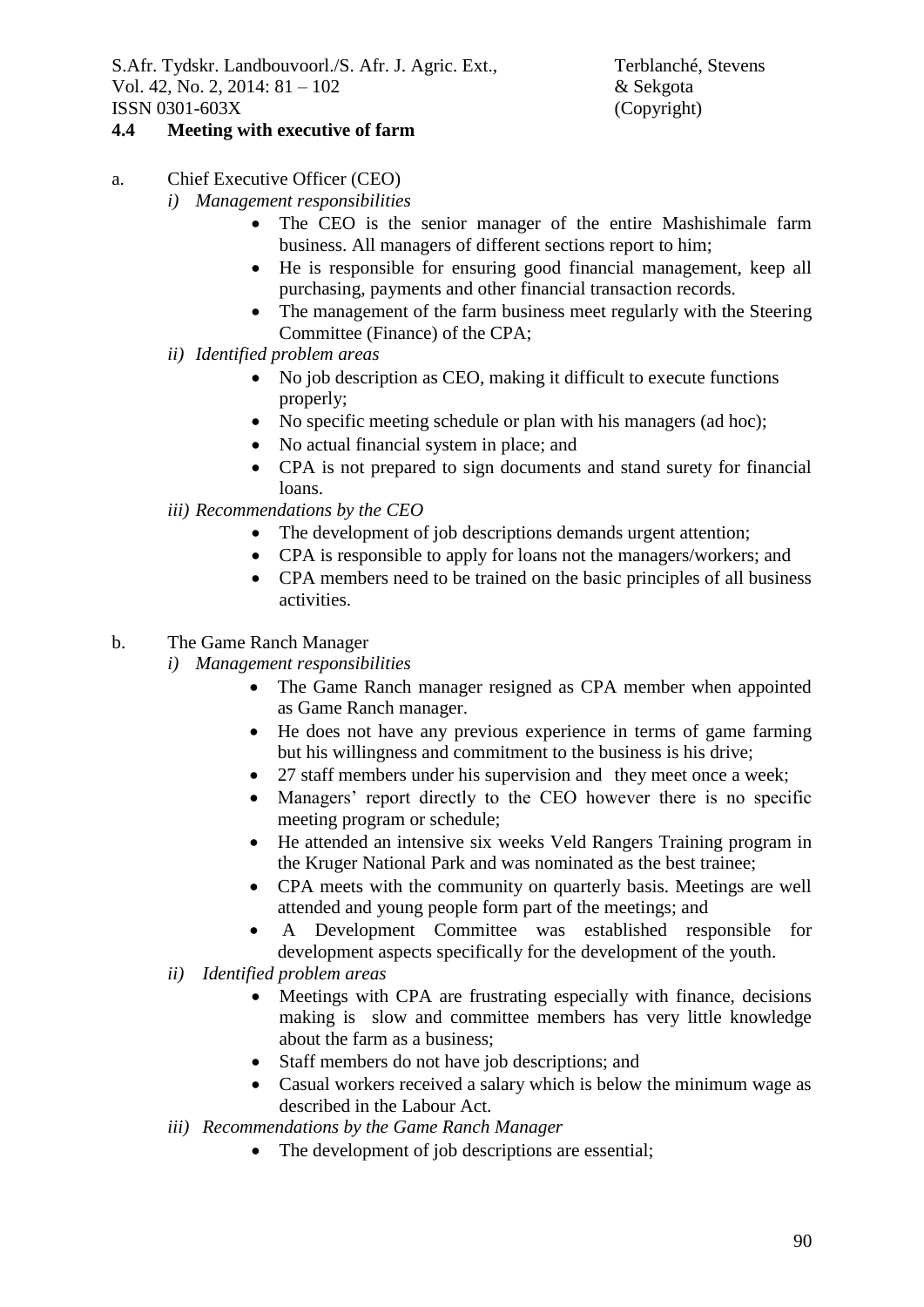- A structured meeting program between the CEO and two managers needs to be implemented;
- There is a need to establish a nursery to grow medicinal plants for the traditional healers;
- Meet with SANPARKS to discuss the possibility to open a shop at the Phalaborwa gate to the Kruger National Park; and
- The development of a cultural village as part of a full eco-tourism project needs urgent discussion and planning.

### c. Mogotle Citrus Farm and Pack House Manager

- *i) Management responsibilities*
	- 32 full-time staff members under his supervision.
	- Ensure that staff members have to be registered in terms of the necessary legislation;
	- Farm workers must sign worker's contract with the management as soon as possible;
	- Workers' Committee which meet once a week to discuss training needs, tasks, reporting and challenges/problems;
	- The manager is providing the in-house (in-service) training; and
	- Responsible for all citrus farming operational activities.
- *ii) Identified problem areas*
	- The manager is not involved in the long-term strategic planning of the farming business;
	- Meetings with the CEO are not official, ineffective and unstructured;
	- The manager recruits people from the community to work on the farm, but they were not interested.
	- Experience serious financial problems to manage the farm and pack house effectively;
	- 10 essential vacancies at the farm, which need urgent attention;
	- The manager needs to join farmers' study group to improve his knowledge and skills;
	- The development of a Workplace Skills Plan for all staff members;
	- There is no career path and job description for the staff members;
	- There is insufficient irrigation water available at the farm; and
	- The dilapidated pack house and irrigation system need urgent repair.
- *iii) Recommendations by the Mogotle Citrus Farm and Pack House Manager*
	- He has farming experience but needs support in a form of a mentor;
	- He should stay on the farm to be able to manage all activities effectively and efficiently;
	- The development of job descriptions and workplace skills plans needs urgent attention; and
	- A structured meeting program should be developed and implemented between the CEO and two farm managers.

#### **4.5 Post settlement support**

The following role players played or could play a role in the post settlement support of the Mashishimale community.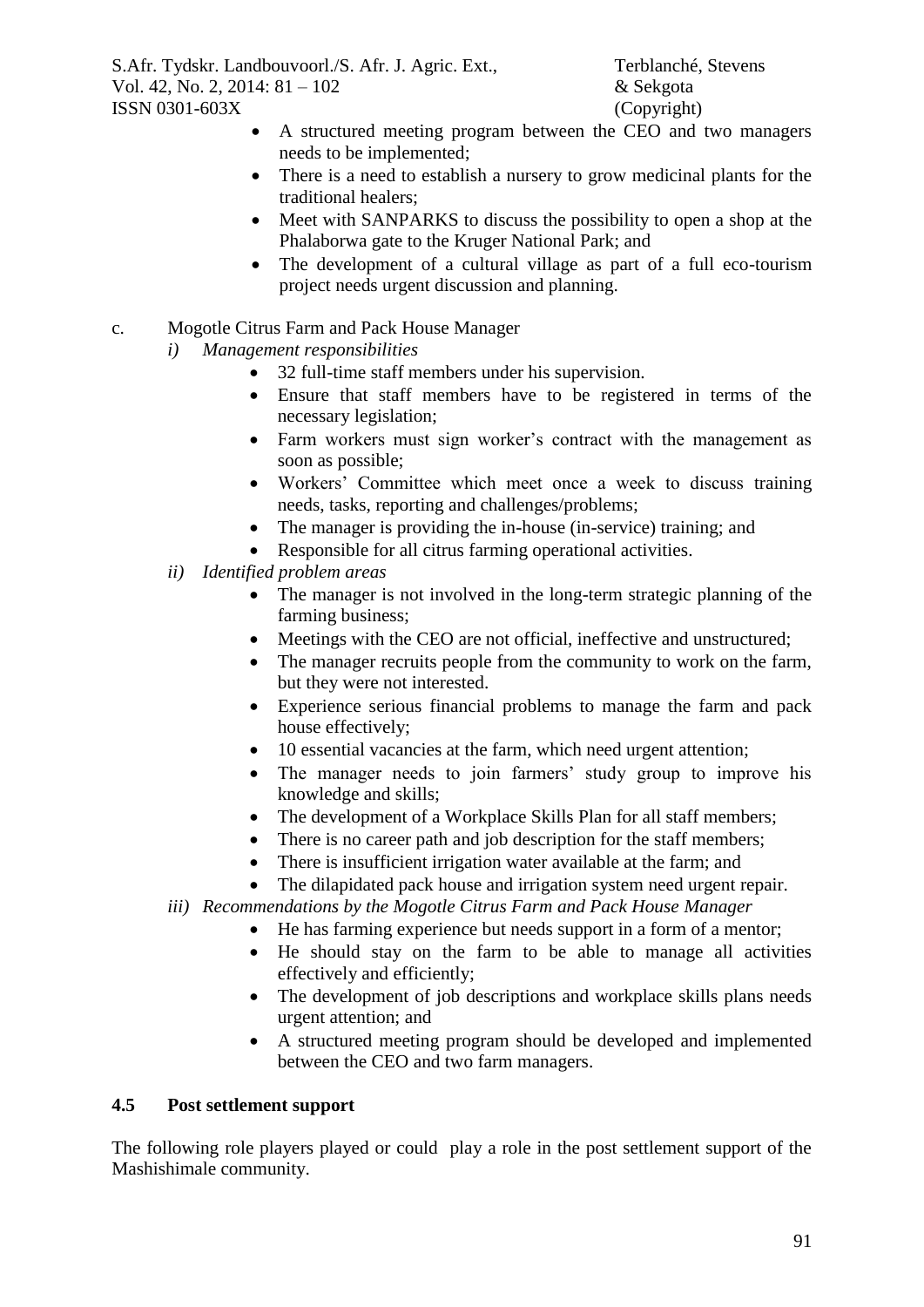- *Agricultural Extension services* Local municipality officers are non-existence.
- *Limpopo PDA*

CPA is not familiar with the extension services from the extension officers of Limpopo Department of Agriculture.

*Community organisations*

There are no Community Based Organisations that are rendering support services except the Traditional Council and traditional healers.

*SANPARKS*

SANPARKS has promised to supply game for the game farming, but nothing happened.

*Other Government Departments*

The local structures such as Local Government are only coming when invited and talk about Integrated Development Program but there is absolutely no delivery at all.

*Phalaborwa Mining Company*

Phalaborwa Mining Company has promised to adopt the farm, but nothing happened.

### **4.6 Job creation**

- The CPA is looking forward to bring about development and improvement of the people of Mashishimale by upgrading of school buildings, roads, clinics, houses for the poor and also to save money for an education trust.
- The game farm, citrus farm and lodge have opened job opportunities for the Ba-Phalaborwa community.

#### **4.7 Communication channels or systems**

The CPA had a very strong and reliable communication pattern namely, quarterly mass meetings with the community while urgent matters are sent to the community through the radio and notices or the community announcer.

#### **4.8 Specific training needs**

The broader community requires training in production management and procedures, marketing strategies, leadership, project management, financial management, and conflict management.

#### **5. CASE STUDY 2: THE NKUMBULENI COMMUNITY TRUST – STRATEGIC PARTNERSHIP MODEL**

The Nkumbuleni Community consists of 250 households who were removed from the land but only 211 households were verified whereby approximately 20% is headed by women (SRS-SA, 2008). The community established the Nkumbleni Community Trust (CT) three years before the land could be transferred to them. The community made claims for a number of farms but they could only be given the following few farms because the other farms were disputed by the current owners.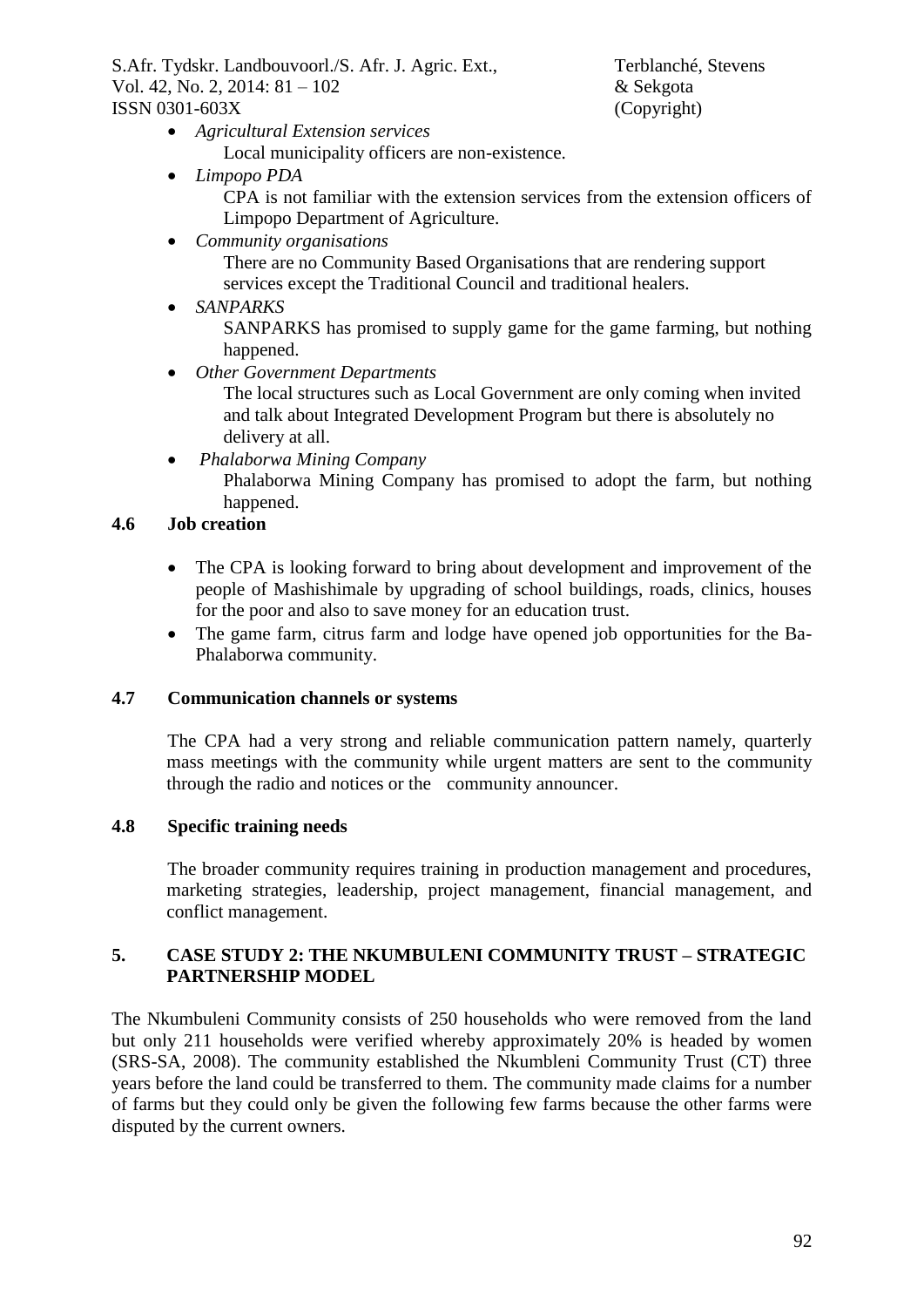| <b>Portion</b> | <b>Farm and portion</b> | Size in ha |
|----------------|-------------------------|------------|
|                | Tala 16135              | 308.24ha   |
|                | Leeuwpoort 1120         | 169.07ha   |
|                | Leeuwpoort 1120         | 323.34ha   |
|                | <b>Total</b>            | 800.95ha   |

**Table 1. Farms and portions of farms given to Nkumbuleni Community**

### **5.1 Structure and responsibilities of community trust**

### *Structure of Community Trust (CT)*

This legal body is entrusted to hold and manage the land or properties of the groups of people or communities on their behalves. The Trust does not have its own constitution and it is currently using the Trust Deed to guide its functioning. The structure of the CT consists of the following portfolios:-

- Chairperson;
- Deputy Chairperson;
- Secretary;
- Deputy Secretary;
- Treasurer;
- Public Relations' Officer:
- Chaplain; and
- $\bullet$  Additional members (6)

### *Responsibilities of the CT*

- The main role of the CT is to manage the property on behalf of the community;
- The CT has to ensure that the project progresses well;
- The CT also strengthened the relationship and cooperation with the partners and other stakeholders;
- The chieftainship is also often informed about all the development and related activities at the projects;
- This is the decision-making body that is also responsible for the organisation of meetings and dissemination of information; and
- It is also responsible for the settlement of outstanding claims on behalf of the community.

## *Perceived success of the CT*

- The CT has managed to attract and appoint the strategic partner;
- It is following up on the remaining land claims;
- The strategic partner successfully brought the failing farm to its normal production state.
- The strategic partner model is a pillar of strength and success for the farm;
- There is a good working relationship with all the role players;
- The communication channels with the community is smooth and it is bringing about strong support and trust to the CT.

## *Challenges and problems identified after settlement*

• The election of the CT members was not democratically done;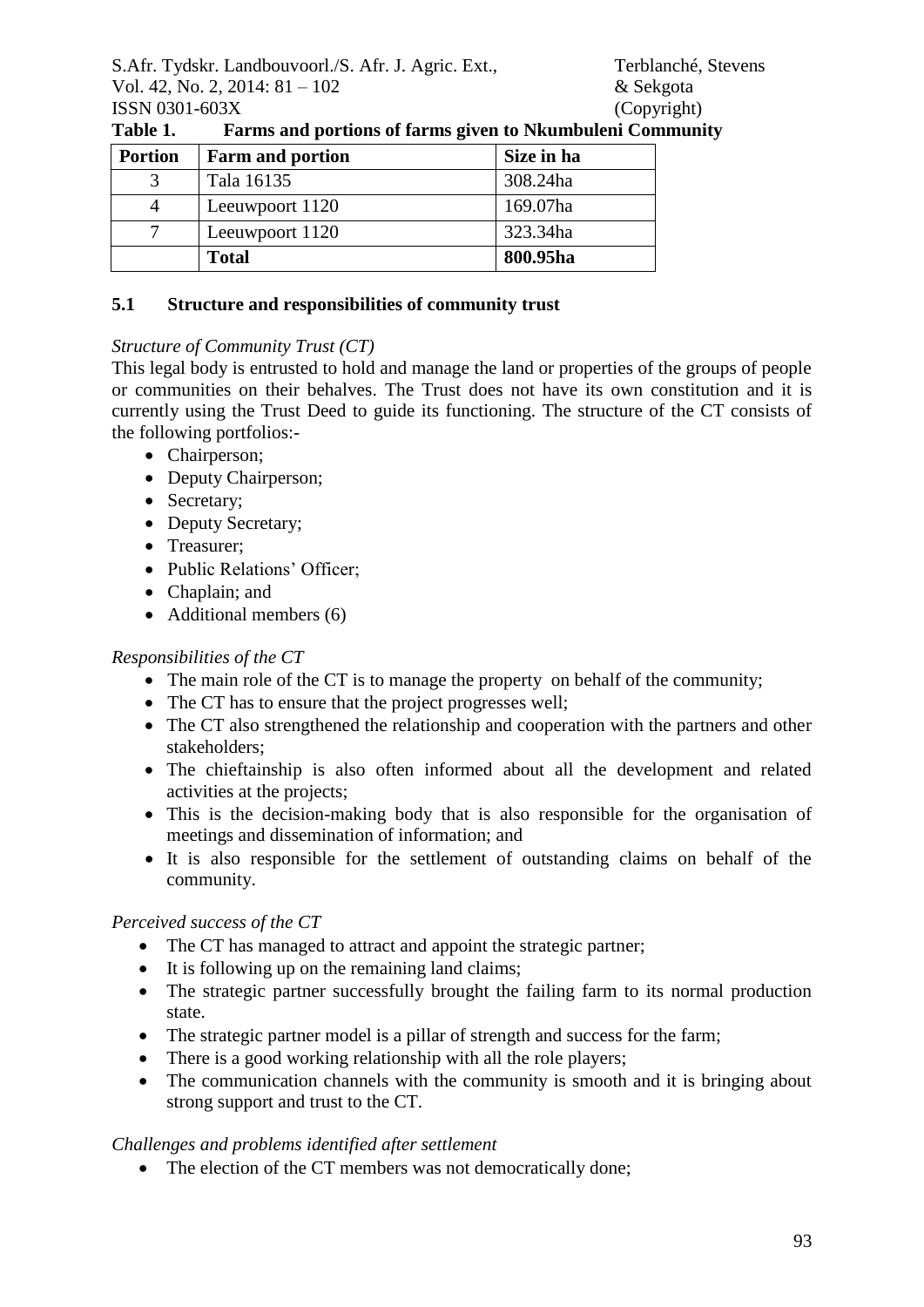- The community members are staying far away from the farms;
- There is high rate of theft, especially farm equipment;
- The farm demanded an absolute resuscitation with special attention to the deteriorated citrus production;
- The project need farm machinery such as tractors;
- The main challenge to address is a lack of funding and the knowledge about possible funding.
- The Trust has been struggling to access funding from the government but all in vain;
- The strategic partner injected R2 800 000.00 which has rescued the project;
- Members of the Trust have other commitments outside the project, and as such they compromise their time to fulfil their commitments at work and for the project to be successful;
- Promises made by the Department of Agriculture and Conservation with regard to funding have not materialised; and
- The CT is planning to select members from the community (especially the youth) to be trained as farm managers.

### *Financial management and support*

- The Restitution Discretion Grants (R633 000) and Settlement Planning Grants (R303 840) for 211 households were applied for, but unsuccessful to date;
- A submission was made for additional funds (R2 400 000). The submission bounced back because of a problem in the structure;
- A grant to the value of approximately R632 449 has been paid to the Trust and this money was paid back to the strategic partner;
- There is no settlement plan and funding to manage the farms available;
- Nothing has materialized (within 9 months) with regard to the application for CASP funds;
- The only positive aspect is that the Department of Agriculture and Conservation identified the project as one of its flagships, but the support is rated zero;
- The irrigation system was upgraded with funds made available by the strategic partner;
- It became evident that the Department did not use the business plan to develop a CASP financial plan;
- The strategic partner clearly indicated his frustration with the current situation;
- A business company was established and consists of five directors. It is however important that all Trust members and the community must clearly understand the role of the business company; and
- The project coordinator and Agricultural specialists from University of Pretoria, assisted the Community Trust to develop the Interim Business Plan.

## **5.2 Meeting with Tribal Authority**

The Chiefs helped and supported the motion to lodge the land claim with the RLCC. The elders of the community were allowed by the chieftainship to identify the historical areas that would serve as the evidence during the lodging of the land claim. The Chiefs and Indunas do not usually attend the meetings but they are kept abreast about the entire development on the projects.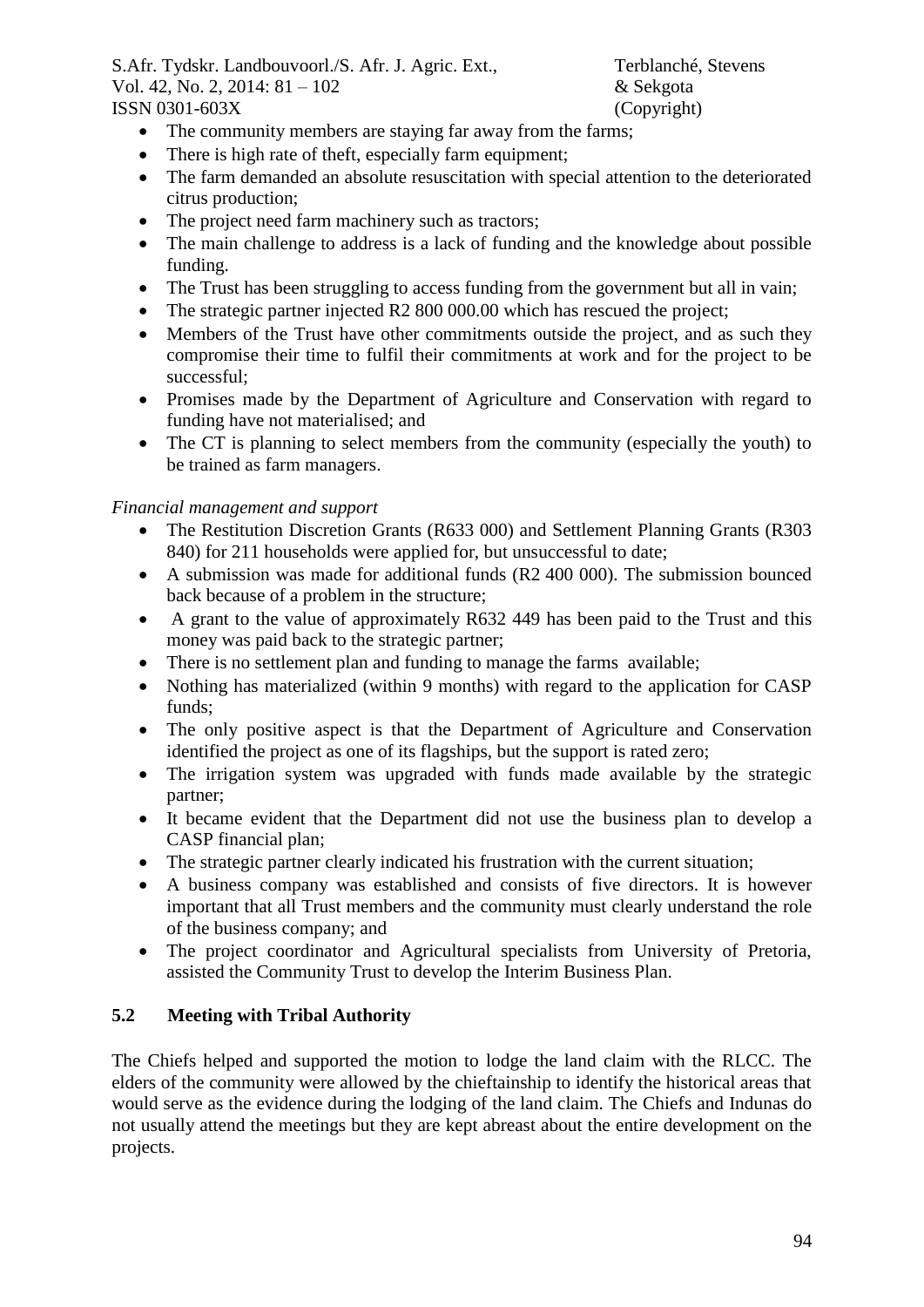### **5.3 Meeting with project facilitator/coordinator**

A project facilitator/coordinator was appointed to assist the community and the Trust to coordinate the project functions. The project coordinator is playing a vital role in the current success of the project.

- *i) Profile of the Project facilitator/coordinator*
	- Agriculturally educated with farming experience;
	- Project facilitator/coordinator has trainer/mentor knowledge and experience; and
	- She has experience and skills to work with people.
- *ii) Specific role and functions of the Project facilitator/coordinator*
	- The project facilitator/coordinator became part of the project to make a difference, render support to the project and make it successful; and
	- To coordinate all SRS-SA activities at the project level (detailed functions of the project facilitator/coordinator: Box 1 )
- *iii) Observations made by the project facilitator/coordinator*
	- Elections of the Community Trust members were not democratically done;
	- The CT committee is focusing only on one item, the farming business and citrus enterprise. Other enterprises are falling apart;
	- Beneficiaries are staying far away from the farming project, which becomes an expensive exercise when people are supposed to go to work on daily basis;
	- The CT committee is sometimes delaying issues which need urgent attention, which ultimately result in more damage to the project;
	- In some instances the beneficiaries are taking advantage of the partnership and relax where it is not necessary to do so;
	- The expenditure is not explained in detail and cash flow statement is too difficult for the beneficiaries to understand;
	- The RLCC is contributing towards the failure of the project. It does not really guide people in terms of the necessary support that they need. They only come to the meeting when invited and stand to defend their superiors and their offices thereof;
	- Government is only dealing with prescriptive documentations without proper assistance to the beneficiaries, there is nothing happening;
	- The training that was done by the consultants was very much incompatible with the training needs of the community (and the language used during training was very difficult to be understood by the trainees/trustees);
	- There is a dire need for the youth to be trained in different categories of governance especially training of facilitation skills; and
	- It is the intension of the CT that all new farming projects will be implemented and managed by CT themselves and with the support from the community. The intension is therefore not to appoint a strategic partner for new projects.
- *iv) Lessons learnt by the Project facilitator/coordinator*
	- The community that does not have the relevant knowledge and suitable skills to provide any physical contributions to the project ("beggars are not choosers");
	- RLCC must release the appropriate funds in time. Too many excuses by the government officials defending their superiors;
	- Government must provide initial training to the trustees in time;
	- Farmers must be monitored by government before they leave or transfer their farms to the claimant beneficiaries or community; and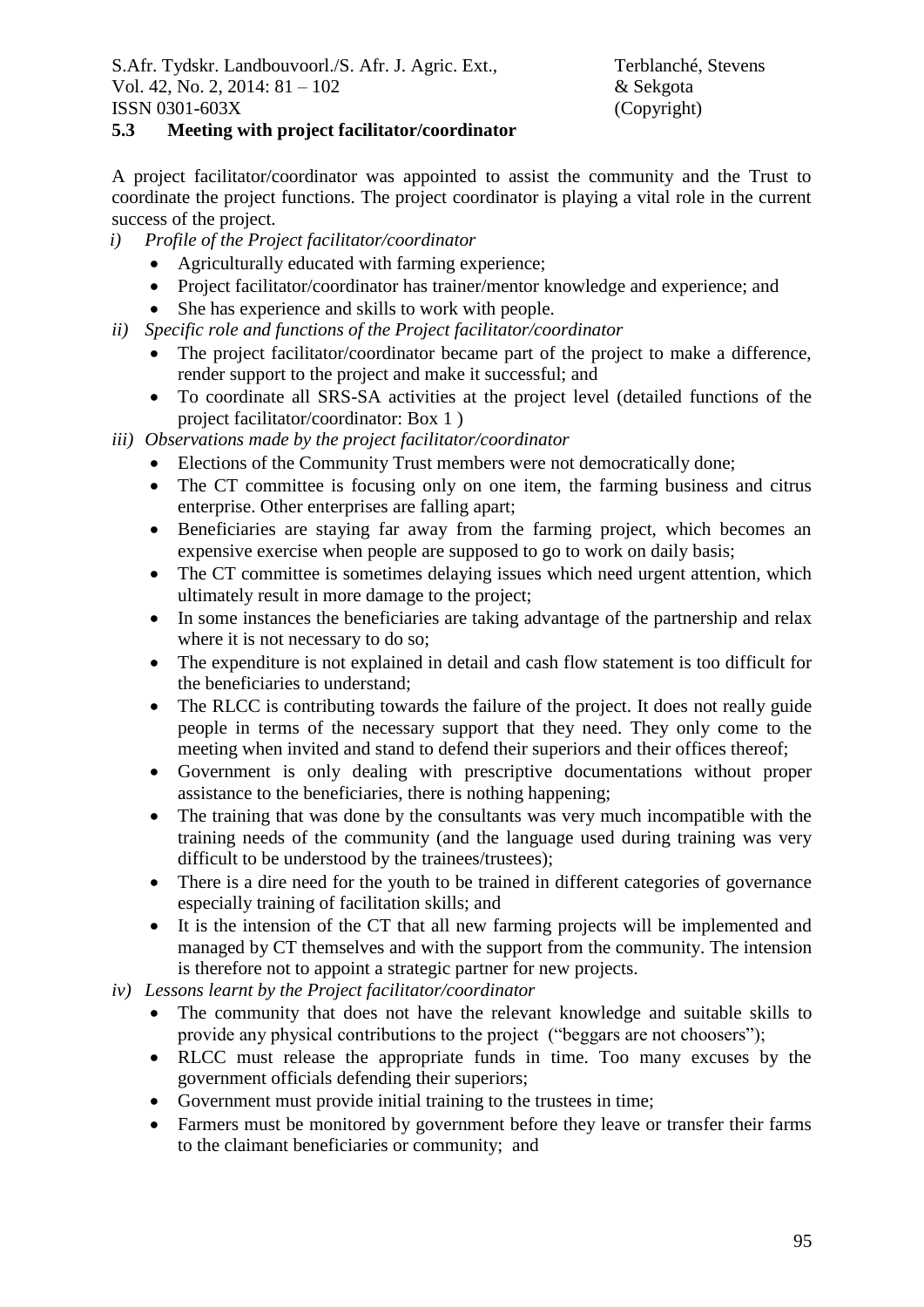Government must help to create and promote a good relationship between the former farm owner and the claimant community.

### **5.4 Meeting with strategic partner**

Nkumbuleni formed a partnership with a knowledgeable, skilful and experienced neighbouring farmer. The following are the view points of the strategic partner on this partnership:

*i) Establishing the partnership*

The strategic partner offered two (2) possible ventures to the CT and the communities namely:

- a) The community lease the farm to him; or
- b) The farm is managed together as a joint venture.

The CT and the community decided to manage the farm together and form a partnership on the 50:50 bases and a legal contract was drawn and signed by both parties for a period of ten (10) years.

*ii) Investments invested by the strategic partner*

The strategic partner made his farming knowledge, management advice, tractors, equipment and transport available and invested more than R 2 800 000 in cash into the project. His main objective is to ensure that the Citrus farm must become the most successful farm in KwaZulu Natal Province.

- *iii) Factors strengthening the partnership* A positive and cooperative relationship has developed between the partners and they trust each other. Trustees have been trained by the strategic partner in business management and to be able to take over the business in the future.
- *iv) Stumbling blocks affecting the partnership negatively*

The Government department's promises financial support – but very little has materialized. The strategic partner is currently responsible for the running cost of the farming operation. He has to take a bigger share in the farming business and the community perceived it very negatively. There was a rumour that one of the families want to withdraw from the partnership. It has been noticed that there is a lack of willingness among the trust members and broader community to learn and it is a known fact that an unwilling person can never be empowered.

- *v) The role of the stakeholders* The RLCC did attend meetings without making any positive contributions. No services were provided by the Extension service of the Provincial Department of Agriculture. The strategic partner makes use of private consultants to advise them on technical farming issues.
- *vi) The importance of communication*

The strategic partner emphasizes the good communication between himself and the trustees as critical and it does exist. It is further the trustees' responsibility to communicate effectively with the broader community.

- *vii) Additional aspects affecting the success of the partnership*
	- The CT represents the community and their communication with the community is critical;
	- The project facilitator/coordinator is a necessity to the project. She made things happened. She played a vital role and supported the strategic partner and the CT to build a relationship of understanding and trust;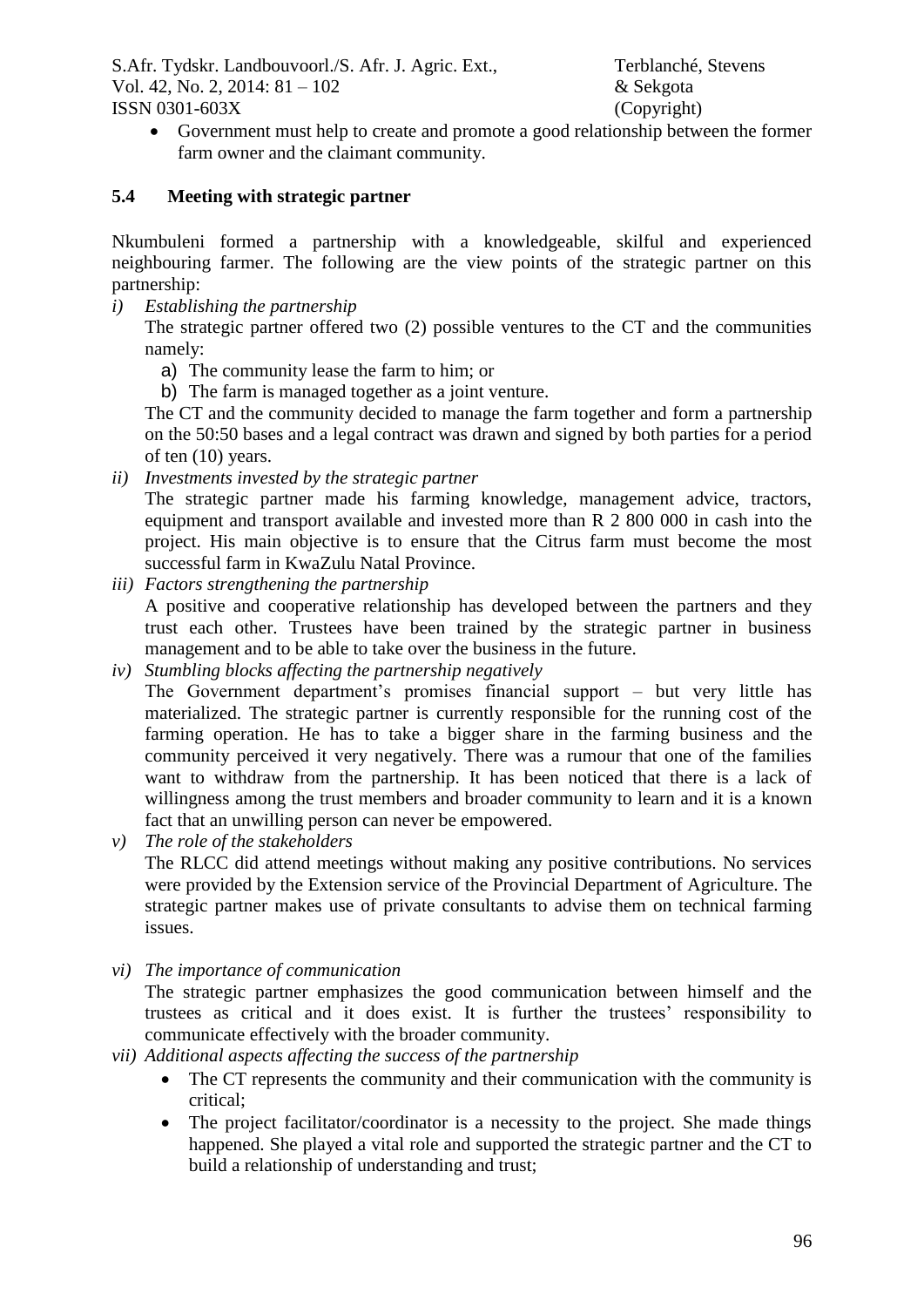- The strategic partner's motto in life is: "how much can I make for other people";
- The success of a partnership depends on a relationship, it is like a marriage;
- Both partners must have a love for farming;
- Mutual trust between the partners (including the community) is essential; and
- It was not always possible to keep to the Interim Business Plan, but it did give clear directions and an essential element of any farming operation.

### **5.5 The interim business plan for Nkumbuleni CT**

Agricultural specialists from University of Pretoria in close cooperation with the Strategic Partner and the CT developed an Interim Business Plan for the citrus farming enterprise. The project facilitator/coordinator was responsible for the communication of the plan to the broader Nkumbuleni Community. The Interim Business Plan addresses specific day to day needs and activities of the farming enterprise such as financial and production management, marketing management, and human resource management. The Interim Business Plan was followed by the Strategic Plan which was also developed by the specialists from University of Pretoria in cooperation with the Strategic Partner and the CT.

### **5.6 Post settlement support services**

The following role players played a role in the post settlement support of the Nkumbuleni community:

- *a) Agricultural extension services* The Trust members are uncertain about the role that the division of Agricultural Extension can play to support them in their farming activities.
- *b) KwaZulu Department of Agriculture and Conservation*
	- An official from the Department of Agriculture and Conservation is attending meetings with the CT and the community;
	- An application for CASP funds has been made but after a period of nine (9) months nothing has materialised; and
	- A delegation from the Trust should meet with senior management from the Department to clear all possible stumbling blocks as soon as possible.
- *c) Other Government Departments*
	- Department of Land Affairs (Rural Development and Land Reform) through The Regional Land Claims Commission has been coordinating the land claim for the community of Nkumbuleni;
	- The RLCC is visiting the project and give advices where possible and necessary. They also attend to the CT and community monthly meetings especially when invited; and
	- It has been noted by the CT that the release of funding is completely difficult and delaying. The delayed payment to the previous farm owner and/or the new owner(s) of the farms has been experienced as a serious factor responsible for the degradation of the farms. The RLCC assisted the CT in drawing up the terms and conditions of agreement with the strategic partner.
- *d) Commodity organisations*
	- Citrus Growers Association (CGA) No support was received from the CGA. The CT expected direct support from CGA hence they are supporting other citrus growers in the country
	- South African Sugar Association (SASA)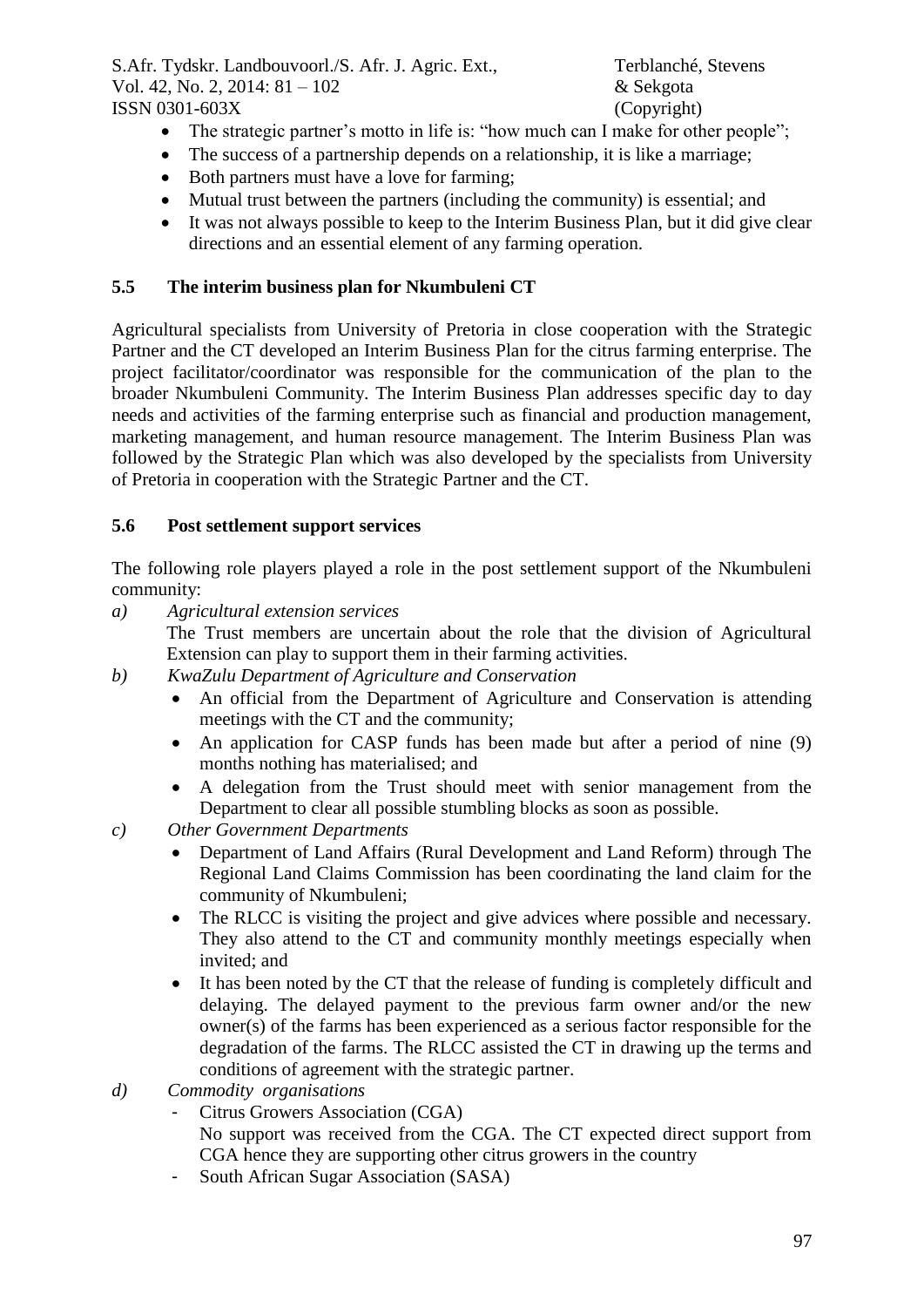CT could not identify any support from South African Sugar Association.

## **5.7 Training and capacity building**

The community and the CT have not received any training either about governance or management of the farming business from government. There is no work place skills plan developed for the farm workers to build their capacity and skills. The Community requires training in production management and procedures, marketing strategies, leadership, project management, financial management, and conflict management.

# **5.8 Job creation**

There were no specific jobs created except those that were for the people to work on the farm. However, it was mentioned that the farm is far away from the community and as such it is expensive for them to travel to the farm on daily basis. The Trust is planning to select some members of the community to be trained as managers, especially the youth. It does not have any development programme that is in place and functional.

# **5.9 Communication channels**

The project coordinator communicates with the Trust members regularly through meetings. Trust members often invite the community for information and sharing of the development or progress made at the farm. The Chiefs attend the meetings whenever invited by the Trust.

# **6. CONCLUSION AND RECOMMENDATION**

# **6.1 Farm Management Model: Mashishimale community**

The Mashishimale Farm Management Model has a definite management structure that was responsible for various activities on the farm. Three steering committees were established to manage Ngulube lodge; Game Ranch Safaris and Mogotle Citrus farm. The financial committee is responsible to manage the finance and prepare all the necessary reports which include financial and progress reports. A bookkeeper has been appointed responsible for audit of all financial books of the farm.

An Interim Business Plan (IBP) was developed with the support of the University of Pretoria agricultural specialists in cooperation with the CPA and CEO. The Interim Business Plan covers the marketing, operational, management, human resource and financial resource plan as well as SWOT analysis of the enterprises of Croc Ranch and Mogotle Citrus farm operations. The University of Pretoria agricultural specialists with the help of project facilitator/coordinator helped CPA to develop a financial plan which included capital investment estimated at R4 160 000 for Game Ranch, while Mogotle Citrus farm requires capital investment of R1 233 700 per annum.

The Mashishimale beneficiaries received support from Citrus growers Association (CGA), even though it was on seasonal basis. Officials from the Department of Agriculture attended meetings on the farm when invited, but there was very little extension service rendered by Department of Agriculture (Provincial). SANPARKS rendered support by assisting CPA to buy clean buffalo. The Project facilitator/coordinator facilitated training (veld management,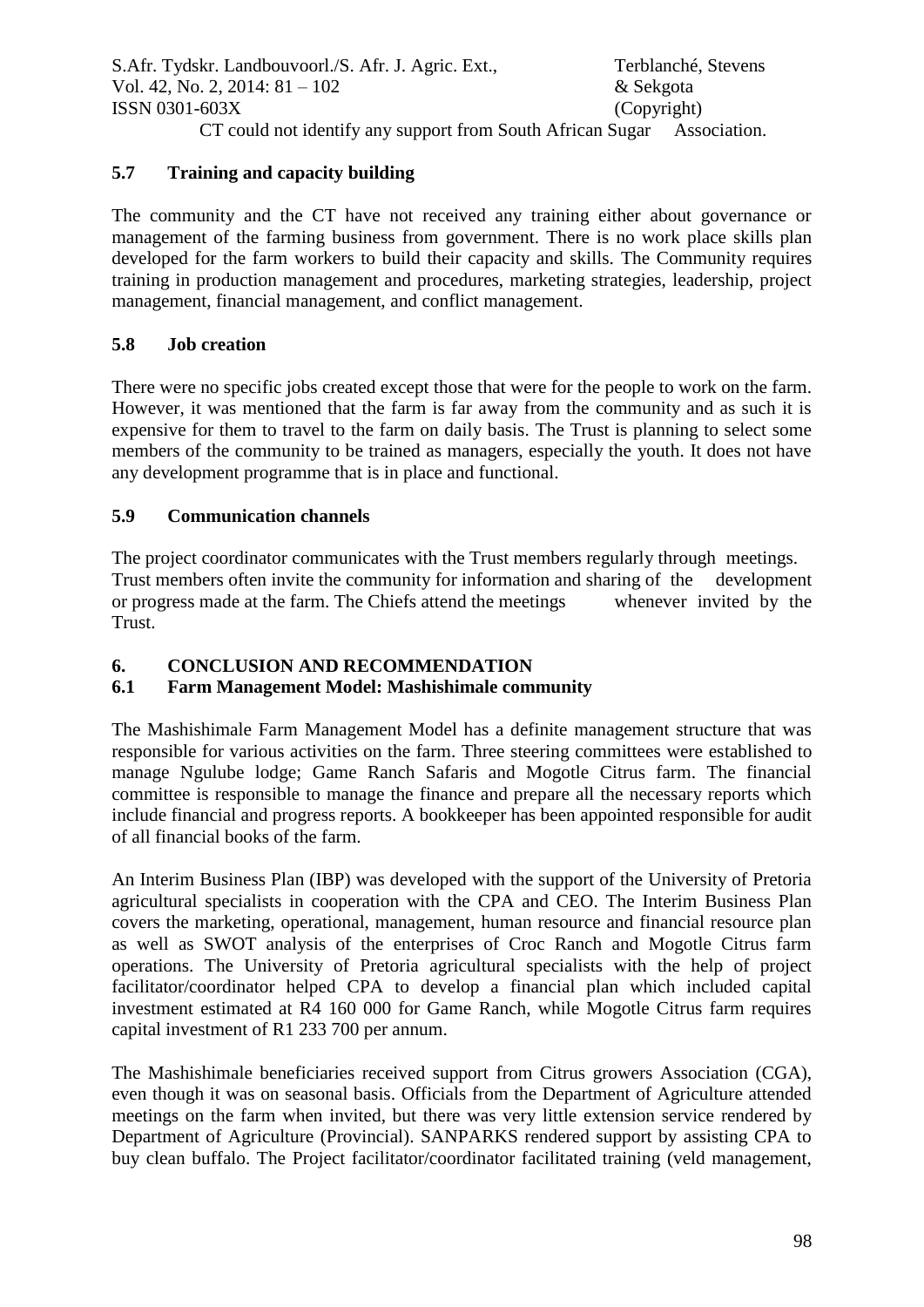S.Afr. Tydskr. Landbouvoorl./S. Afr. J. Agric. Ext., Terblanché, Stevens Vol. 42, No. 2, 2014: 81 – 102 & Sekgota ISSN 0301-603X (Copyright) business management, and financial management) for the CPA and the Mashishimale community members.

The community was informed or invited to meetings, through the radio, written notices (that were often plugged at the busy centres such as taxi ranks and shopping centres), the councillors and the community announcers. The CPA held community mass meetings on quarterly basis whereby feedback was given and new mandates were taken. There was no communication with Department of Agriculture except when they were invited to a meeting. CPA met weekly with CEO and managers as per schedule.

### **6.2 Strategic Partnership Model: Nkumbuleni community**

The Nkumbuleni Community Trust (CT) has appointed a strategic partner which together with Nkumbileni CT formed a company consisting of five (5) directors aimed to manage the farm as a business. There was no specific structure implemented at farm level. A legal contract is in place for a period of ten (10) years.

An Interim Business Plan was developed with the support of the University of Pretoria in cooperation with the CT, the Strategic Partner and the farm manager. The Interim Business Plan included the upgrading of the irrigation system, a pack house, development of additional 10 ha of citrus and 100 ha sugarcane. The financial plan included the upgrading of 80ha irrigation system (R1 3000 000), pack house (R500 000), development of 10ha citrus (R600 000) and 100ha of sugar cane (R1 500 000). The CT has applied for CASP funding, but their application was only approved a year too late. CT has successfully applied for Restitution Discretion Grants and Settlement Planning Grants of which R632 449 was paid to them. The Strategic Partner invested R2 800 000 to rescue the citrus enterprise.

There was no support received from the CGA. An official from the KZN Provincial Department of Agriculture and Conservation was attending meetings with the CT and the community. No extension service was rendered by Department of Agriculture and Conservation. The Project facilitator/coordinator facilitated training (capacity building on governance, human resource management, and finance) and helped the CT to develop good governance structure.

The following recommendations are made based on the study findings of the two case studies (Table 2).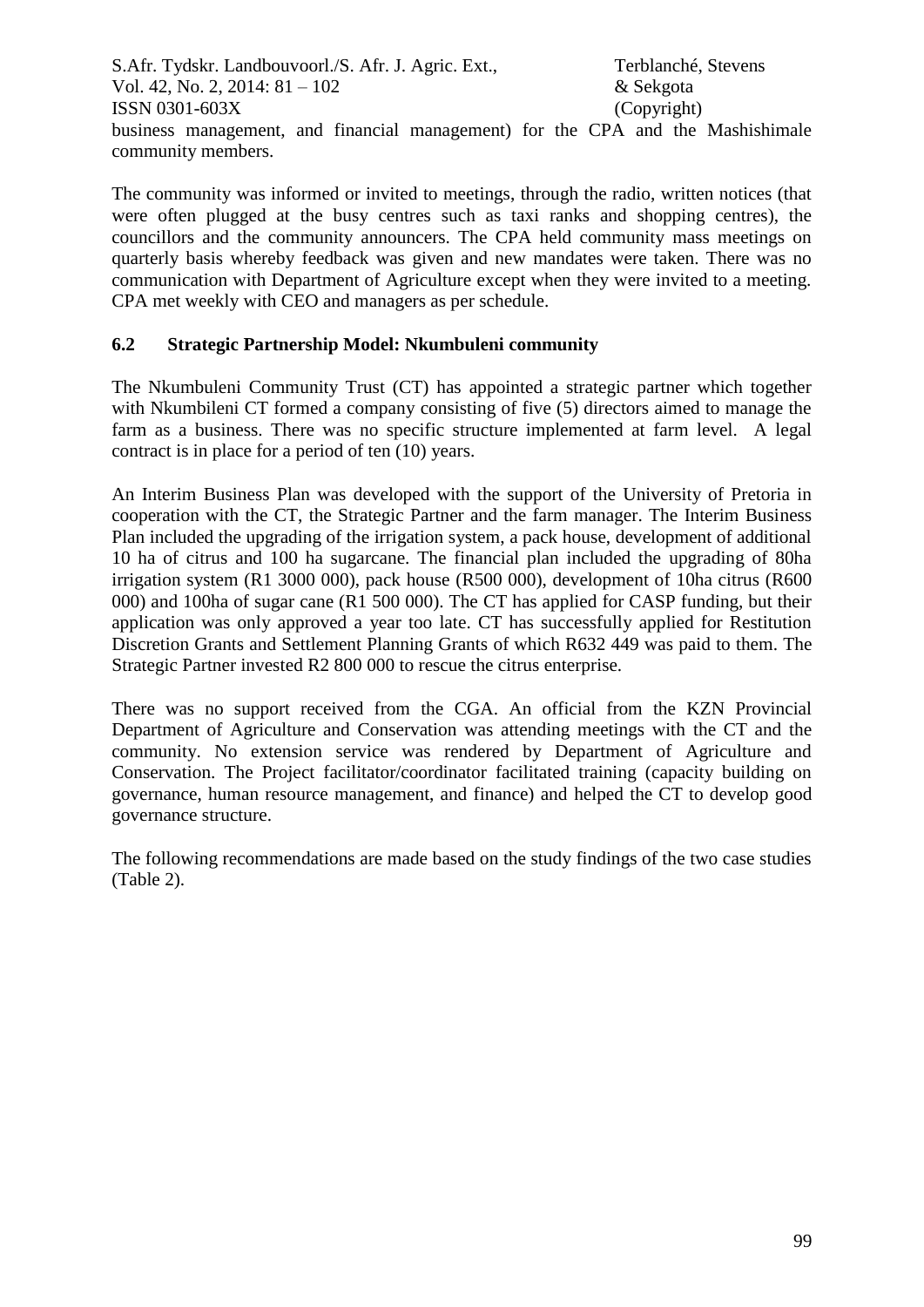#### **Table 2. Essential activities to successful implement a Farm Management and or Strategic Partnership land reform model**

| <b>Essential activities</b>                                                                                                                                  |            | <b>SPM</b> |
|--------------------------------------------------------------------------------------------------------------------------------------------------------------|------------|------------|
| 1. Baseline study                                                                                                                                            |            |            |
| The execution of a baseline study to determine the socio-economic                                                                                            |            | $\sqrt{}$  |
| situation in the community (beneficiaries) is inevitable. This task is the                                                                                   |            |            |
| responsibility of the Provincial Department of Agriculture and the                                                                                           |            |            |
| extension advisory service.                                                                                                                                  |            |            |
| 2.<br>Project facilitator/coordinator                                                                                                                        |            |            |
| The Department of Rural Development and Land Reform should seriously                                                                                         |            | $\sqrt{}$  |
| consider appointing a Project facilitator/coordinator to support the                                                                                         |            |            |
| management and community for at least two (2) years period.                                                                                                  |            |            |
| 3.<br>Management structure                                                                                                                                   |            |            |
| A well-defined management structure needs to be established. Clear<br>a.                                                                                     |            | V          |
| job descriptions are non-negotiable.                                                                                                                         | $\sqrt{}$  |            |
| The farm management structure must have authority to approve<br>b.<br>requests by the farm managers for purchasing farm inputs without<br>unnecessary delay. |            | $\sqrt{}$  |
|                                                                                                                                                              |            |            |
|                                                                                                                                                              |            | V          |
| A well-defined management structure needs to be in place.<br>c.<br>The appointment of a knowledgeable, skilful and experienced<br>d.                         |            |            |
|                                                                                                                                                              |            | V          |
| partner/managers is essential.                                                                                                                               |            |            |
| The CT and Strategic Partner must sign an agreement as contract<br>e.                                                                                        |            | V          |
| 4.<br>Business plan                                                                                                                                          |            |            |
| The development of a business plan for the farm is essential. The business                                                                                   |            |            |
| plan must include the following:-                                                                                                                            |            |            |
| Financial plan for the farm                                                                                                                                  |            |            |
| Production plan (including a marketing plan)                                                                                                                 | $\sqrt{}$  | V          |
| Natural resources plan<br>٠                                                                                                                                  |            |            |
| Resource/enterprise management plan<br>п                                                                                                                     |            |            |
| Human resource plan (work place skills plan)<br>٠                                                                                                            |            |            |
| Risk management plan<br>٠                                                                                                                                    |            |            |
| Infrastructure and equipment management plan<br>٠                                                                                                            |            |            |
| 5.<br>Post settlement support                                                                                                                                |            |            |
| The management have direct access to a professional                                                                                                          |            |            |
| extension advisory service. If the service is not available the                                                                                              |            |            |
| appointment of a mentor is recommended. Where possible                                                                                                       | $\sqrt{ }$ | $\sqrt{}$  |
| and available the farm management should join farmers'                                                                                                       |            |            |
| study groups as a valuable source of information, skills and                                                                                                 |            |            |
| knowledge.                                                                                                                                                   |            |            |
| It will be necessary for the CT that in conjunction with the                                                                                                 |            |            |
| Strategic Partner determines his/her need for settlement                                                                                                     |            | V          |
| support such as professional extension advisor, a consultant                                                                                                 |            |            |
| or a mentor.                                                                                                                                                 |            |            |
| 6.<br>Financial support                                                                                                                                      |            |            |
| The financial support to manage the farm is again non-negotiable. The                                                                                        |            |            |
| business plan will indicate clearly what the financial requirements are to                                                                                   |            | V          |
| manage the farm. It is the responsibility of the Government departments                                                                                      |            |            |
| to ensure that grants are made available on time and that a program such                                                                                     |            |            |
| as CASP be available for every restitution farm.                                                                                                             |            |            |
|                                                                                                                                                              |            |            |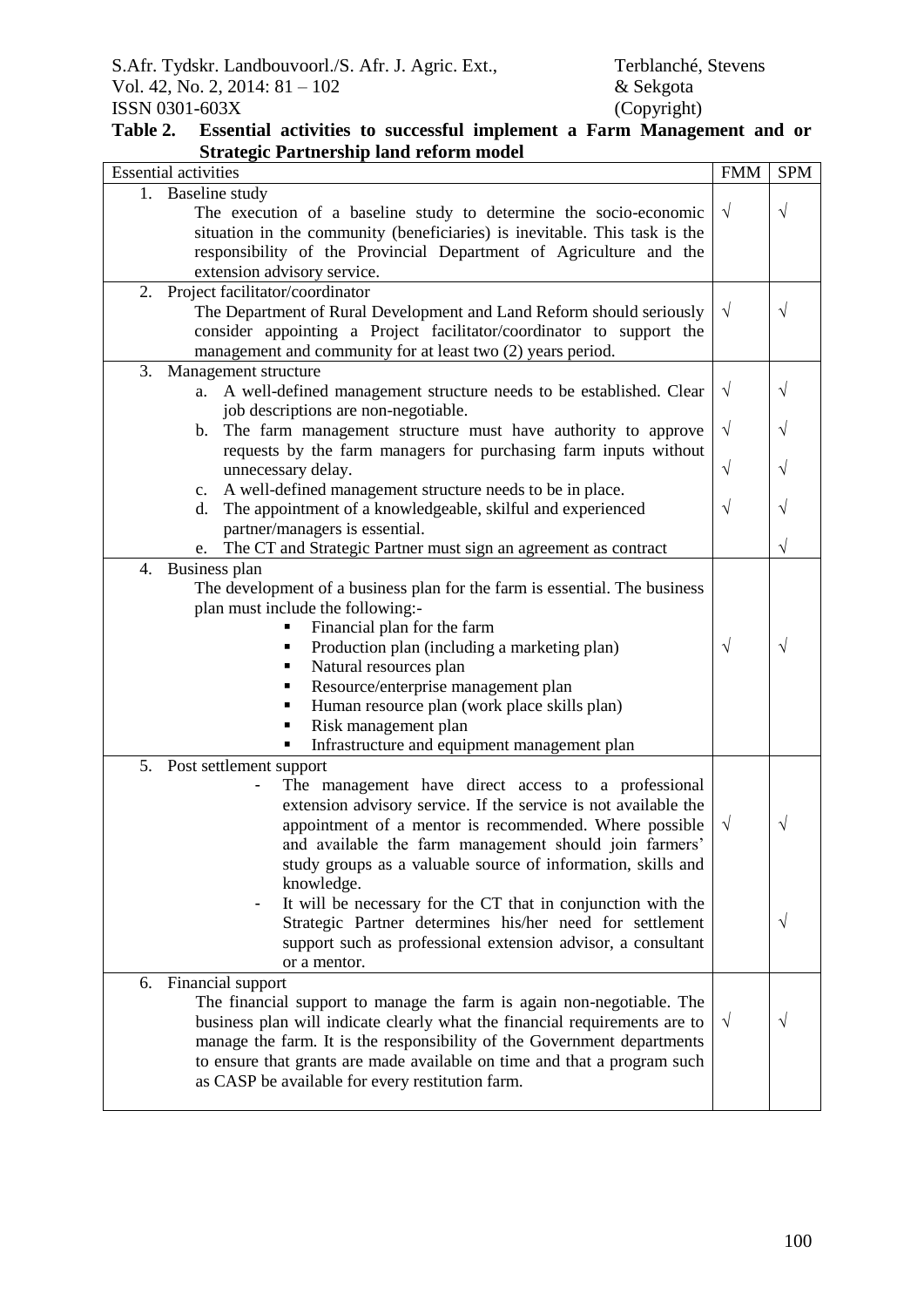Based on authors experience over a period of three years and the findings the following pillars of success for a land reform project are recommended (Box 2):

#### **Box 2: Pillars of success for land reform**

- a) Important to appoint management with appropriate expertise (well trained, skillful, knowledgeable and experienced).
	- i. The partner or manager should have a proven farming experience.
	- ii. Develop the skills of the available staff through in-service training.
	- iii. The manager or partner should be introduced to the chieftainship and community as soon as the appointment process has been finalised.
- b) The benefit stream that should be earned by both parties should be clearly defined and ensure that all parties understand and agree to avoid misunderstanding and misconception in the future.
- c) There should be a strategy to develop service suppliers especially from the beneficiaries, especially when some of the services (building construction and servicing machinery) could be provided by members of the beneficiary community.
	- i. CPA/Trust should be regarded as a CBO in its nature and as such it requires that is should be formed by *bona fide* members of the community. Identify specific channels of communication and develop a communication policy that will outline the communication strategy.
- d) Establish and maintain good relationship between partners while encouraging very strong collaboration and cooperation between CPA/Trust, TA and other stakeholders.
- e) The community should be given feedback on progress especially on HR and contract matters that the company might be engaged with.
	- i. Organise regular community meetings to report on finance to avoid speculations and misconceptions about project management.
- f) The needs of the community should be catered for to avoid division among the community members.
- g) The farming business must be treated as a commercial business in order to maximize outputs through effective agricultural practices, which maximize income.
- h) Make use of the experience of the successful land reform farms or projects to set up new farming ventures that could be helpful to business. Ensure good record keeping and accounting practices that could be used whenever applying for bridging finance with financial institutions.

#### **REFERENCES**

CHIYOKA, T., 2009. *TSB Agriculture Beneficiaries Development Program, Personal interview. Communal Property Association Act 28 of 1996.*